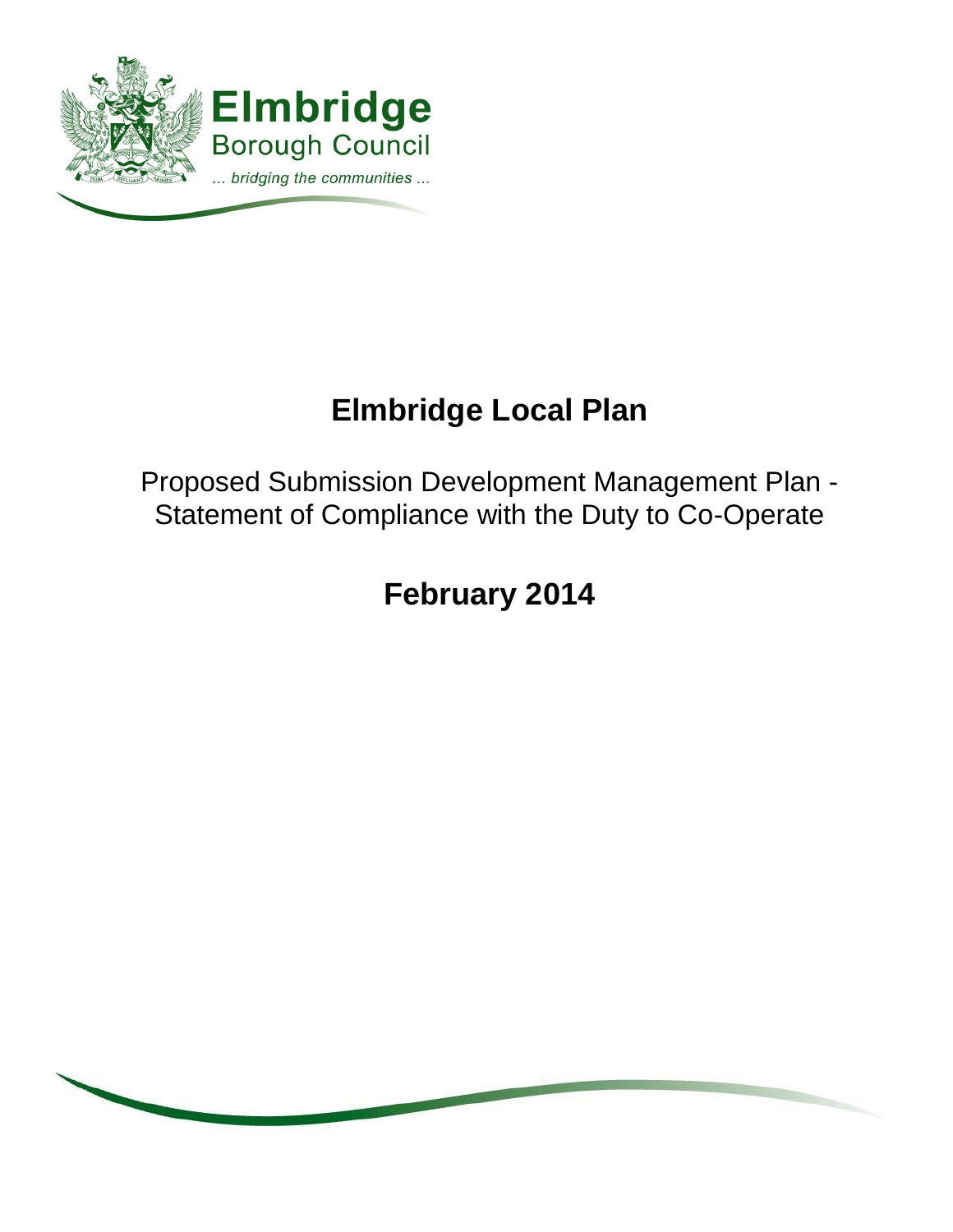# **Contact Details:**

Planning Policy Team Planning Services Elmbridge Borough Council Civic Centre High Street Esher KT10 9SD Tel: (01372) 474787

Email: [tplan@elmbridge.gov.uk](mailto:tplan@elmbridge.gov.uk) Website: [www.elmbridge.gov.uk/planning](http://www.elmbridge.gov.uk/planning)

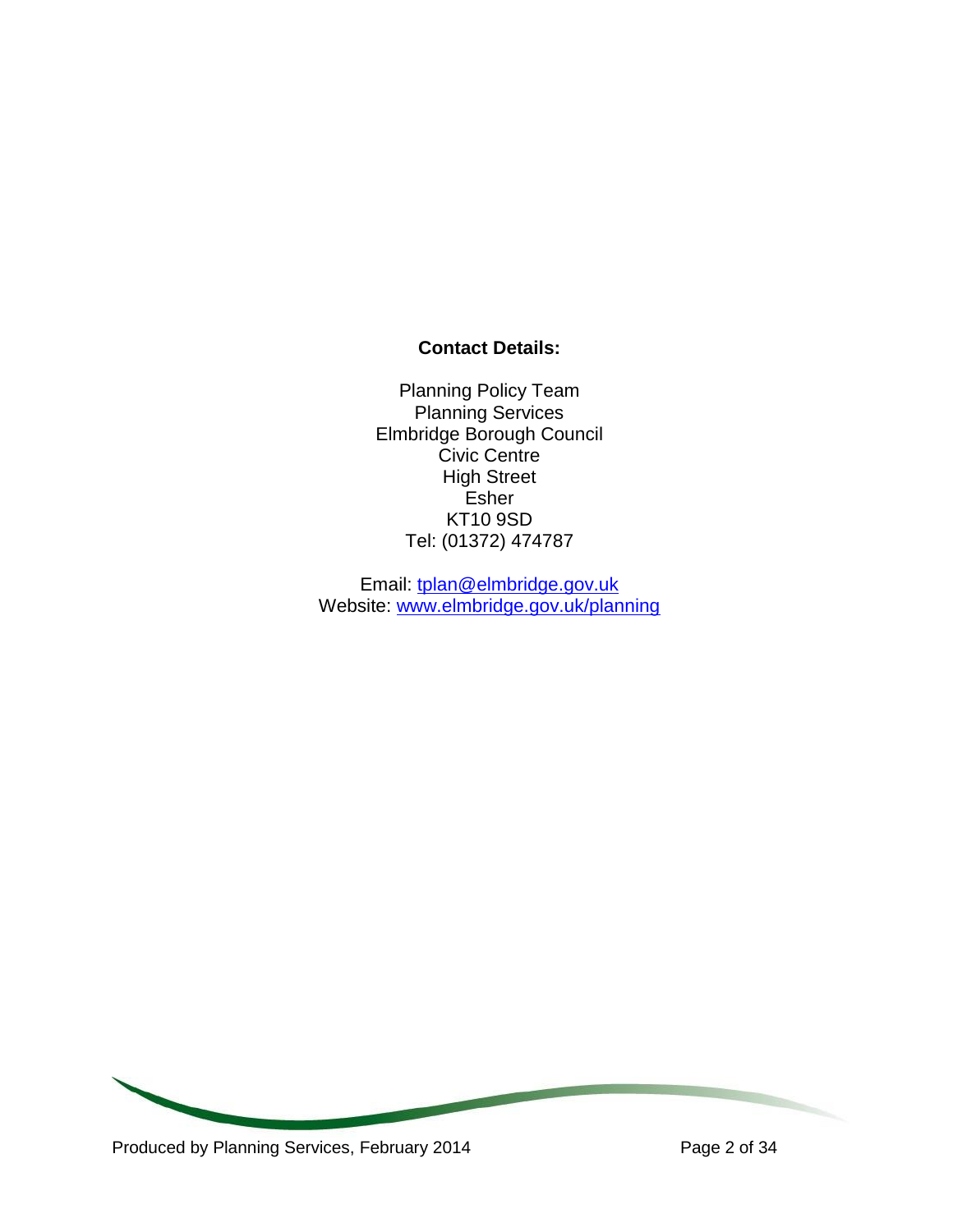# **Contents**

|   | Introduction                                                                                        | 4  |
|---|-----------------------------------------------------------------------------------------------------|----|
| 2 | How and where Elmbridge Borough Council co-operates                                                 |    |
| 3 | The Development Management Plan                                                                     | 18 |
| 4 | <b>On-going Actions</b>                                                                             | 27 |
| 5 | Conclusions                                                                                         | 30 |
|   | Appendix A: Sample letter sent to neighbouring Planning Authorities under the<br>Duty to Co-operate |    |
|   | Appendix B: Example of the follow-on letter sent to all DTC bodies                                  |    |

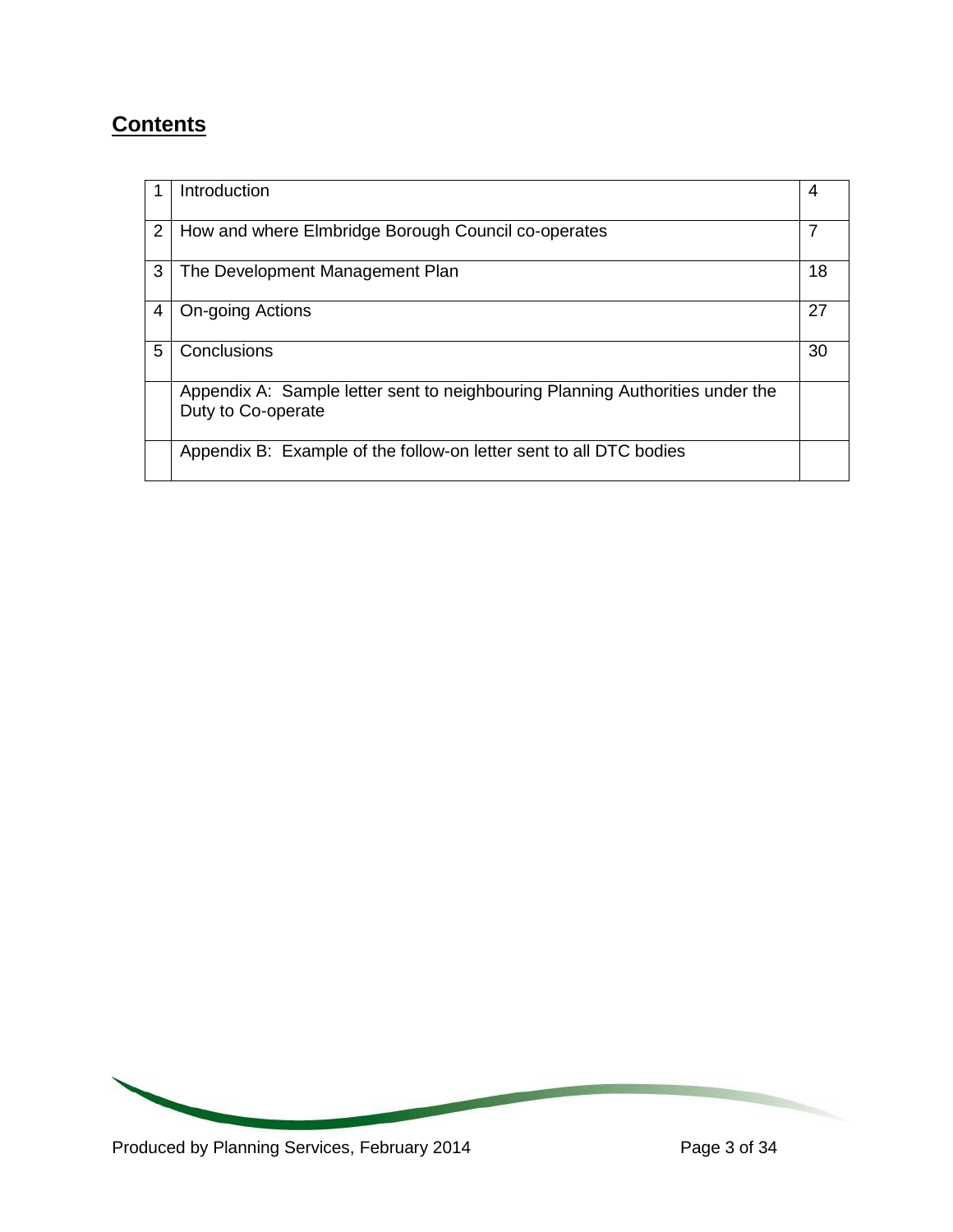# **1. Introduction**

**1.1.** Shortly after the 2010 General Election, the incoming Coalition Government unveiled proposals to reform the planning system. Among the proposals was the abolition of regional planning outside of London, which included the revocation of Regional Spatial Strategies. The South East Plan was the relevant regional strategy for Elmbridge and this was eventually annulled in early 2013 following a protracted legal challenge.

**1.2.** Among the new legislation and policies which local planning policies must conform to are the Localism Act 20111 and the National Planning Policy Framework (NPPF)2. These place a binding duty on local planning authorities such as Elmbridge to "co-operate" on strategic matters with other local planning authorities and a list of prescribed public bodies when preparing development plan documents.

**1.3.** Section 110 of the Localism Act established the 'duty to co-operate'. This requires local planning authorities to engage constructively, actively and in an on-going basis with other local planning authorities, County Councils and other prescribed public bodies when preparing development plan documents. However, the legislation was also clear in that the duty to cooperate did not relate to all activities or plans being development by an authority.

**1.4.** The legislation stated that the duty to co-operate specifically related only to the sustainable development or use of land:

- That has or would have a significant impact on at least two planning areas including (in particular) land used for, or
- In connection with strategic infrastructure.

**1.5.** The explanatory notes to the Localism Act also outlines that the duty will form part of the independent examination of development plans and that local authorities will have to provide evidence that they have complied with the duty to cooperate if their plans are not to be rejected by the examiner. Paragraph 178 of the NPPF reiterates the importance of the duty to cooperate.

**1.6.** This document demonstrates how the Council considers that it has complied with the duty to co-operate, as set out under Section 110 of the Localism Act 2011, Section 33A of the Planning and Compulsory Purchase Act 2004 (as amended), the NPPF and Part 2 of the Town and Country Planning (Local Planning) (England) Regulations 2012. This document should also be read in conjunction with the Regulation 22 Statement, which provides detailed information about the consultation that took place with other local authorities and the various prescribed bodies throughout the preparation of the Development Management Policies Document (including how representations made were taken into account), and the Council's Soundness self-assessment checklist.

Produced by Planning Services, February 2014 Produced by Page 4 of 34

 $\overline{a}$ <sup>1</sup> Source: <http://www.legislation.gov.uk/ukpga/2011/20/contents/enacted>

<sup>&</sup>lt;sup>2</sup> Source: <https://www.gov.uk/government/publications/national-planning-policy-framework--2>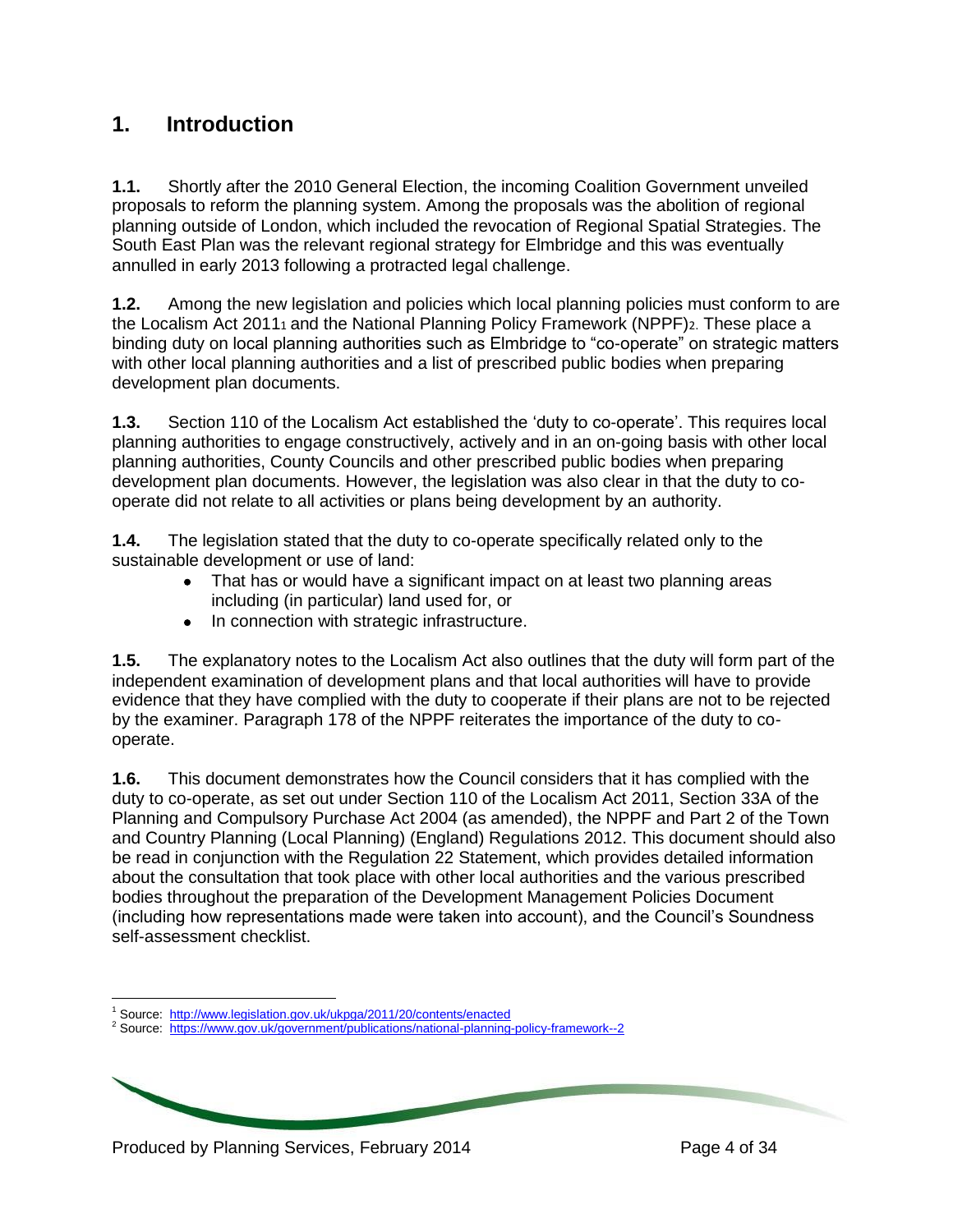**1.7.** There is no formal or statutory guidance on how the duty to co-operate should be satisfied. Importantly the approach taken will vary dependent on the geographical location of the authority and the general nature of the issues affecting the area, including needs, planning constraints and socio-economic conditions within surrounding Boroughs.

#### **About the Borough**

**1.8.** Elmbridge is in Surrey, covers 9,634 hectares and is situated 17 miles south west of Central London. The Elmbridge area is made up of a collection of vibrant towns and pretty villages: Claygate, Cobham, Esher, Hersham, Molesey, Oxshott and Stoke D'Abernon; Long Ditton, Thames Ditton, Hinchley Wood, Walton on Thames and Weybridge; each with their own distinctive characteristics.

**1.9.** In the north of the Borough, the River Thames forms the boundary of the Borough with the London Borough of Richmond on Thames, with the Royal Borough of Kingston located to the north and east of Elmbridge. Elmbridge also shares its borders with the Surrey boroughs and districts of Runnymede, Spelthorne, Woking, Mole Valley and Guildford.

**1.10.** Excluding the Greater London region, Elmbridge has the highest average house prices in the country by Local Authority<sup>3</sup> and is noted for its very high quality of life. Average household incomes are considerably higher than the equivalent average levels for Surrey, the South East and England, and life expectancy is also higher than national averages at 81.1 years for males and 83.2 for females. The 2011 Census shows that the Borough's population is 130,900 of which 22% of the population are aged 60 or over.

**1.11.** Elmbridge benefits from good road and rail accessibility to Central London via the M25 and A3, and is situated within easy reach of both Heathrow and Gatwick airports. The average median gross weekly pay for Elmbridge residents is higher than for those who work in Elmbridge, indicating that a considerable number of residents commute to highly-paid jobs within Greater London. Land values are high in the Borough and development pressures are intense.

**1.12.** 57% of land in the Borough is designated as Green Belt with around 10% of land being public open space. The Green Belt straddles the boundary with several adjoining boroughs, which are all committed to its continued protection and enhancement. Within this Green Belt lies the Thames Basin Heaths Special Protection Area (SPA). Each of the host boroughs have committed to protect and deliver a strategic package of measures to mitigate the potential environmental effects of new development on the SPA in order to protect its ecological integrity.

## **Elmbridge Local Plan preparation**

**1.13.** The Core Strategy is the central document within the Local Plan. Elmbridge Borough Council adopted its Core Strategy in July 2011. Although the Government is now promoting the production of a Local Plan in the form of a single document dealing with all aspects of planning

<sup>&</sup>lt;sup>3</sup><br>Source[: http://news.bbc.co.uk/1/shared/spl/hi/in\\_depth/uk\\_house\\_prices/html/43ub.stm](http://news.bbc.co.uk/1/shared/spl/hi/in_depth/uk_house_prices/html/43ub.stm)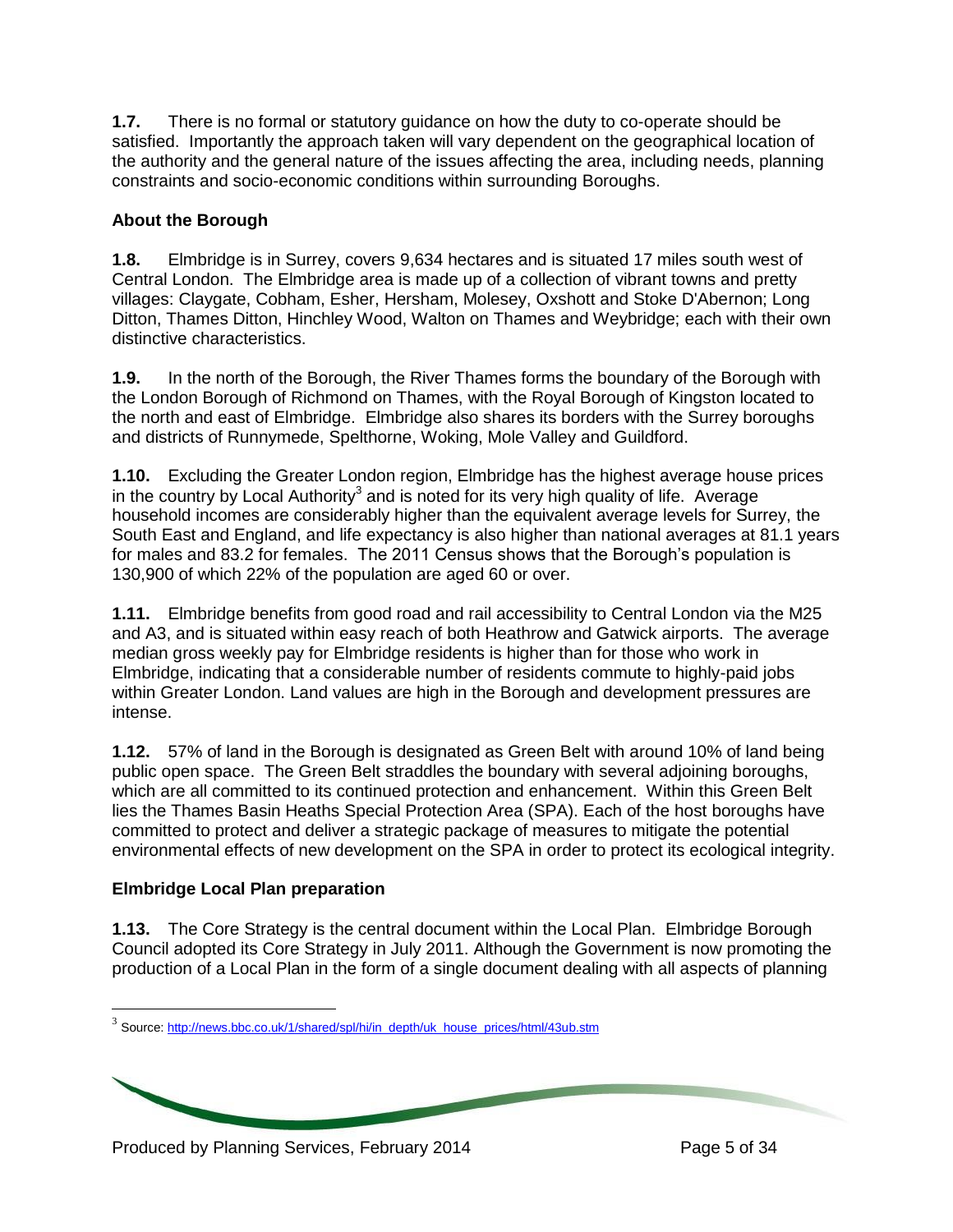and development, Local Authorities retain the option of developing their Local Plan through a series of separate related documents. Given that Elmbridge's Core Strategy is up-to-date, compatible with the NPPF and has a locally assessed housing requirement, it is considered that the latter option will serve Elmbridge best as a way forward.

**1.14.** The subsequent documents which follow on from the Core Strategy have an important role to play in delivering the aims and objectives of this overarching spatial plan. The Council's 2013-16 Local Development Scheme sets out the timetable for the preparation of each of the key documents which, when taken together, will comprise the Local Plan.

**1.15.** In April 2012 the Council adopted Supplementary Planning Documents (SPD) on the Developer Contributions and Design and Character. In addition the Council started to collect the Community Infrastructure Levy in April 2013 following the adoption of a Charging Schedule in February 2013.

**1.16.** The draft Development Management Plan was consulted on during April and May 2013. The Consultation Statement provides detailed information on who was consulted, how they were consulted and any amendments which were made to the document as a result of consultation. The Schedule of Changes lists those responses which resulted in changes to the earlier draft and which have been incorporated in the proposed submission version.

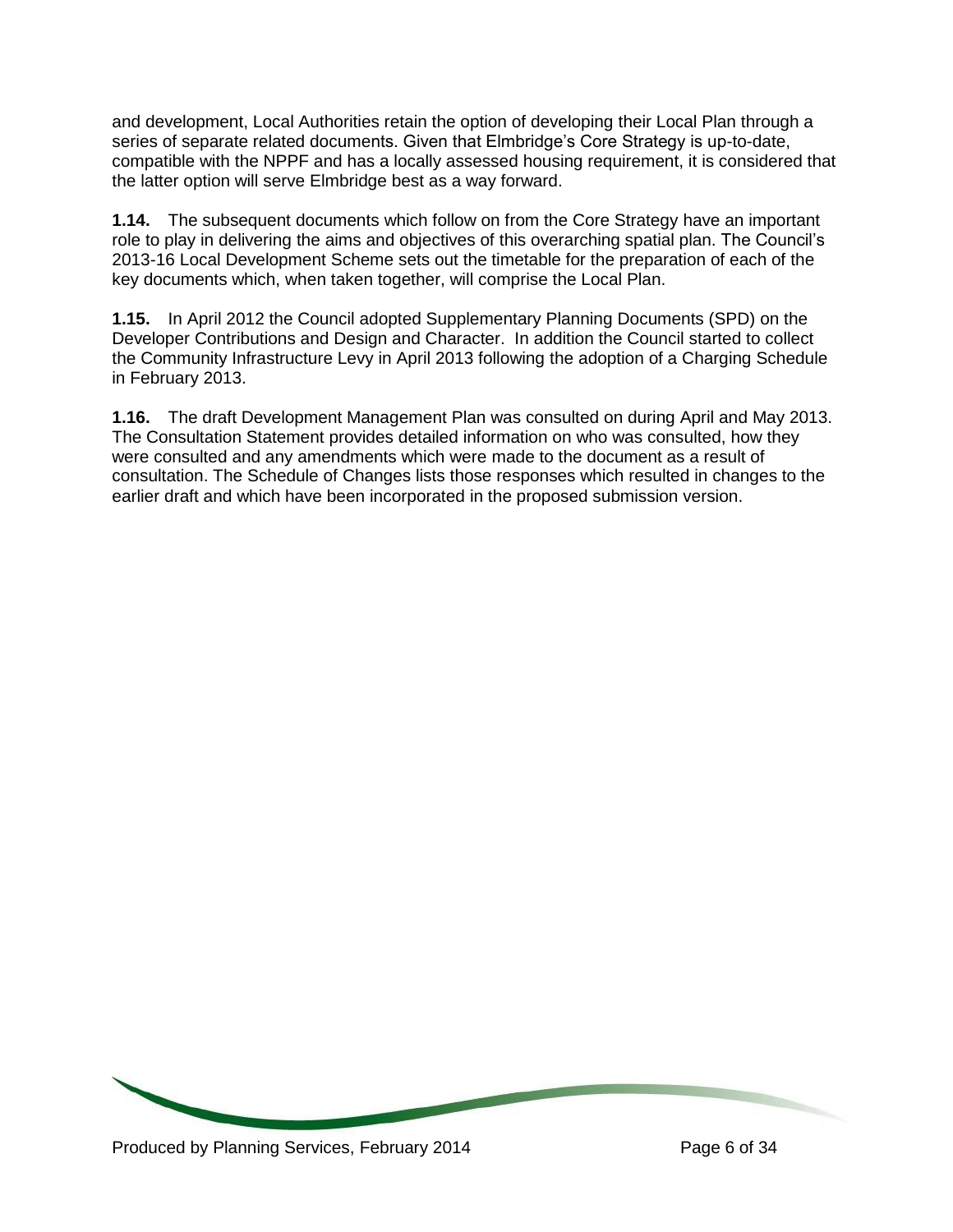# **2. How and where Elmbridge Borough Council co-operates**

**2.1** Although the principle of joint working on strategic matters was already well-established within the planning landscape prior to the formal introduction of the Duty to Co-operate, it is still important to understand the practical implications of the requirement for Elmbridge as a local planning authority. The Council works closely with its neighbouring planning authorities, Surrey County Council, other public bodies and infrastructure providers to identify and help to find strategic solutions to cross-boundary issues.

**2.2** It is beneficial to highlight that co-operation is a two way process, and working together does not always result in agreed views on all topics. Importantly, Section 110 of the Localism Act sets out a 'duty to cooperate' not a 'duty to agree', but there must be genuine, positive and continuous dialogue between the respective bodies, with the intention of reaching agreement and producing the most effective plans.

**2.3** Notably, different authorities are at various stages in preparing their Plans. A variance in timetabling can provide additional challenges in terms of collaborative working on strategic and/or cross-boundary issues. In practice, this can mean that, from time-to-time, there may be a need for an authority to decline a request for co-working or co-funding an evidence study with another authority as plan preparation can be more advanced in one district or borough than in others. Crucially, other authorities may have already made, or be in the process of making, their own arrangements for commissioning consultants to produce studies. Moreover, declining a request in such circumstances is not ruling out the possibility of closer working in the future with that authority over projects that will be mutually beneficial.

**2.4** It is important to ensure that a continuous process of engagement exists with all bodies, from initial thinking through to plan implementation, monitoring and review. The Council aims to ensure that within reason, everyone is given adequate opportunity to influence the document before adoption. It is for this reason that extensive consultation, both formal and informal takes place throughout the plan-making process and beyond.

**2.5** However, it is also important to ensure that, in-line with legislation that local authorities seek to co-operate only on those issues where there is a strategic impact or there are cross boundary implications. This recognises that the Council will need to co-operate with different bodies on different issues. Therefore as well as identifying those organisations we need to work with on strategic and cross boundary issues it has been important to identify and understand what those key strategic and cross boundary issues are for Elmbridge as set out below. These are based on the broad strategic priorities set out paragraph 156 of the NPPF which are:

- the homes and jobs needed in the area;
- the provision of retail, leisure and other commercial development;
- the provision of infrastructure for transport, telecommunications, waste management, water supply, wastewater, flood risk and coastal change management, and the provision of minerals and energy (including heat);
- the provision of health, security, community and cultural infrastructure and other local facilities; and

Produced by Planning Services, February 2014 Produced by Page 7 of 34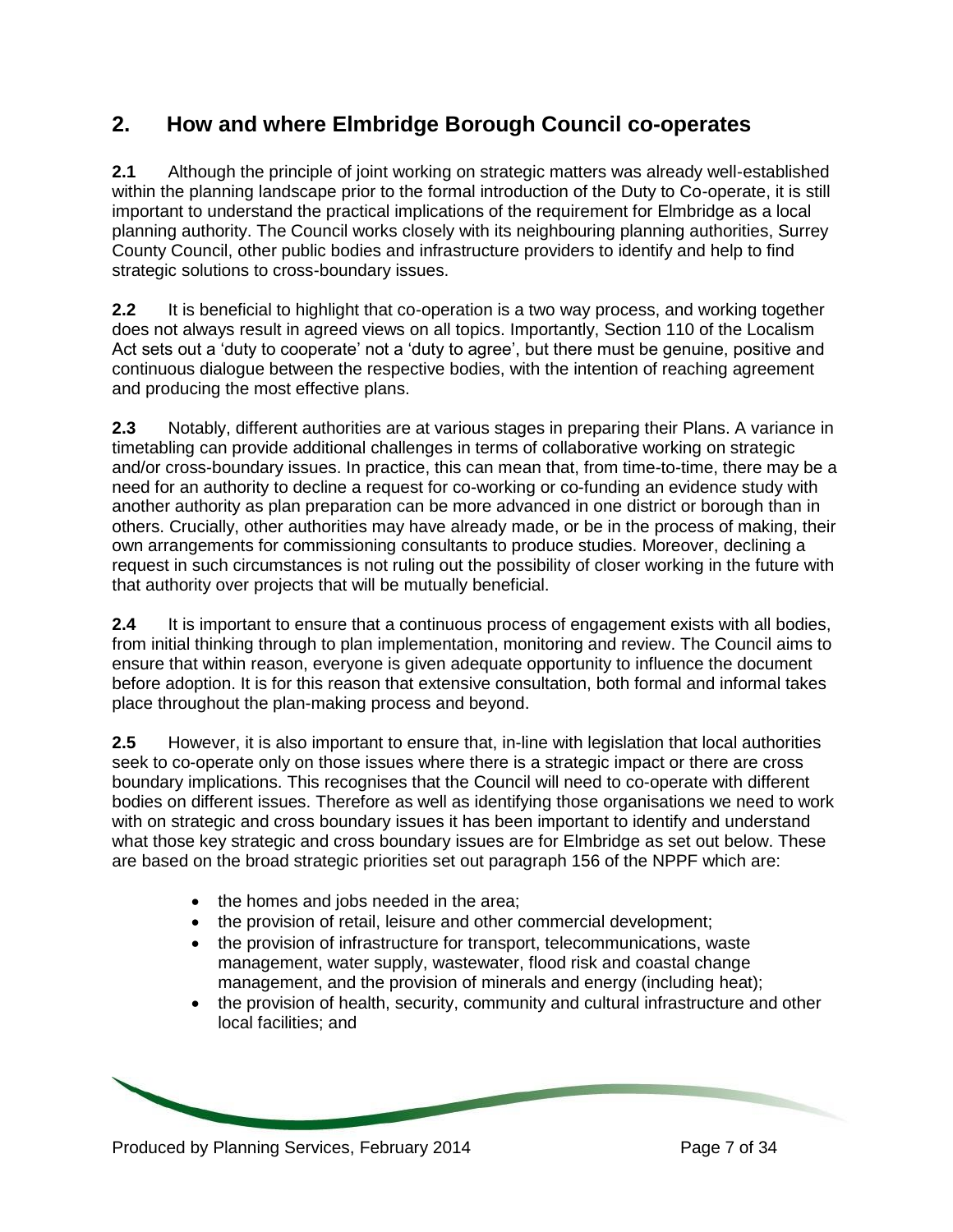climate change mitigation and adaptation, conservation and enhancement of the natural and historic environment, including landscape.

# **Key strategic and cross boundary issues**

**2.6** In satisfying the duty-to-cooperate, the Council has identified those issues with possible strategic cross-boundary implications. This is based on the evidence of on-going engagement with relevant authorities and bodies as well as from Elmbridge's quantitative and qualitative evidence base (including the Strategic Housing and Employment Land Availability Assessment (SHELAA) and the Infrastructure Delivery Plan (IDP) used to prepare the Core Strategy (adopted July 2011). Because of this, there is an element of overlap and repetition with the Core Strategy as its role and purpose is to set out the Council's strategic planning policy direction. Although the Council's Core Strategy predates the formal introduction of the duty-to-cooperate in November 2011, it is considered that the key strategic and cross-boundary issues identified by Section 3 of that document have not changed significantly over the period since the Core Strategy was adopted.

## **Homes and jobs**

**2.7** The main type of development expected to be delivered in Elmbridge will be residential uses. The Core Strategy sets out the requirement to deliver over 3375 new homes between 2011 and 2026. At present, there is a 7 year supply of housing land available for development and the Council is currently on target to deliver the number of homes set out in the Core Strategy. However, whilst Elmbridge is able to meet its housing target it recognises that housing delivery is a key strategic and cross boundary issue for the authority, which requires on-going co-operation as neighbouring authorities will also develop plans and set their own housing targets.

**2.8** Paragraph 178 and 179 of the NPPF are explicit that the Government expects joint working to be undertaken between authorities to meet development requirements where those development needs cannot be wholly met within one authority area due to a lack of physical capacity (i.e. site availability). In other words, any under provision of development within one authority's area should be counter-balanced by a higher delivery rate in an adjacent Local Authority (particularly so where, for example, the adjacent Local Authority forms part of the same Strategic Housing Market Area).

**2.9** Elmbridge Borough Council does not anticipate additional demands being placed on it arising from growth within neighbouring areas in Surrey. Under the NPPF, where an authority is unable to demonstrate a five year supply of land for housing it can leave them exposed to receiving applications for residential development in countryside areas or other unsuitable locations. Green Belt reviews are required, as well as reviews of site allocations in order to identify further locations for additional capacity if necessary. Elmbridge is aware that several authorities within Surrey have pledged to undertake a review of their Green Belt.

**2.10** The high quality of life which Elmbridge offers, together with the close proximity to London results in a high number of commuters choosing to live within the Borough. It is not within the remit of a duty-to-cooperate statement or a Development Management Plan to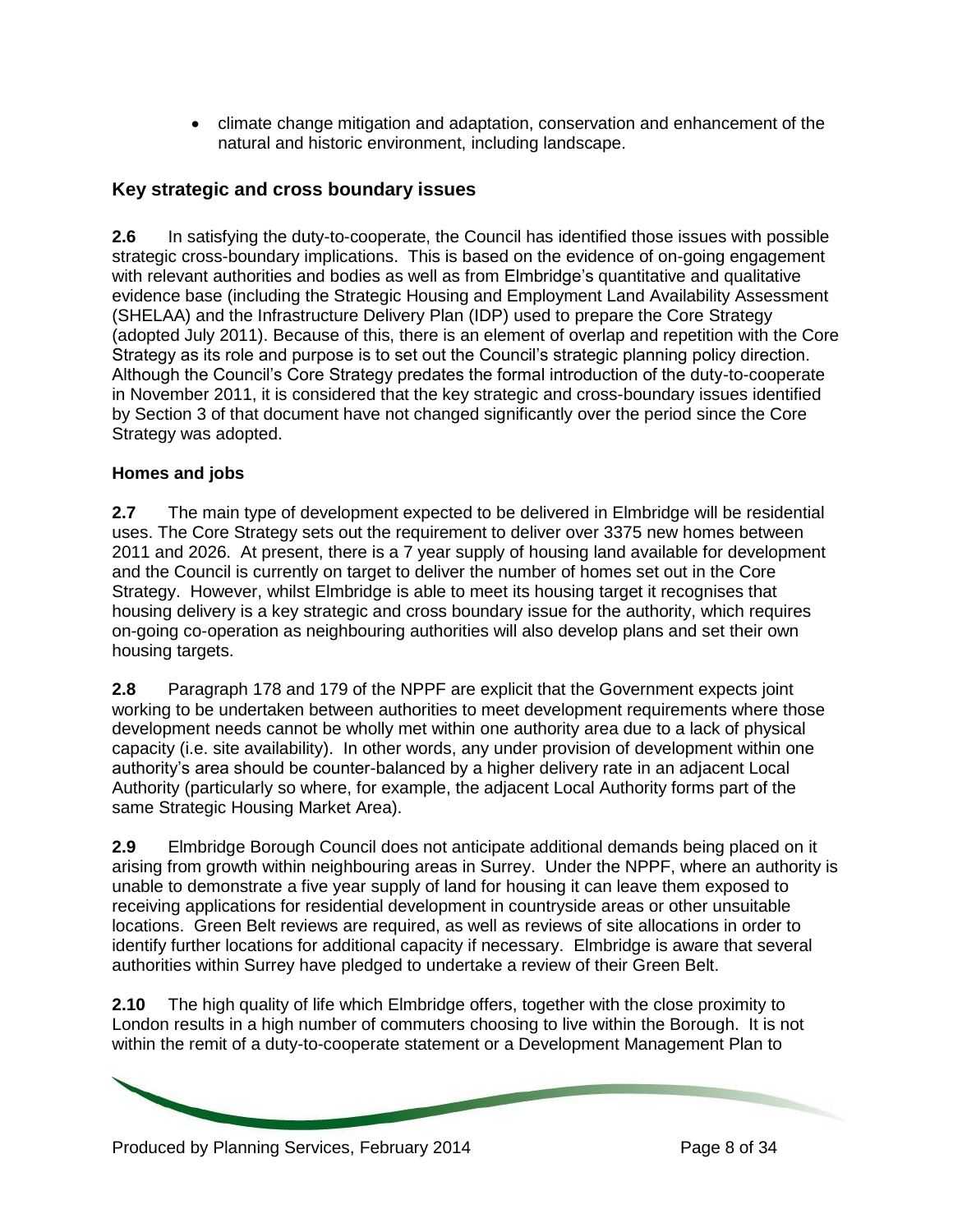speculate or assess whether or not some commuters may prefer to live closer to their jobs if more homes of a suitable size, price and tenure were available. However, in planning for the future the Council has identified the impact which constrained delivery of the London authorities to the north has on demand for housing in Surrey as a whole.

**2.11** In addition to conventional housing, the Council has also identified the need to provide an additional 36 pitches for the traveller community. This is a key issue across Surrey with movements between boroughs and districts, and is an area where Surrey authorities in tandem recognise the need and benefit of working together to find solutions.

**2.12** Whilst the on-going delivery of employment- related development is important, the actual level of development is expected to be significantly lower than for residential development. However, both the Core Strategy and other evidence supporting this document recognise that whilst unemployment in Elmbridge is very low there are key sites in the Borough providing employment for those residents in Boroughs and Districts adjacent to Elmbridge. In particular strategic employment sites in Brooklands, which abuts the neighbouring authorities of Woking and Runnymede, have been recognised by the Enterprise M3 LEP as being strategic sites for the sub region. Therefore, any additional development or proposed change in designation within these key sites could have cross-boundary impacts that will need to be discussed with neighbouring authorities and the relevant strategic agencies.

**2.13** In future one of the key documents that will define the strategic and cross boundary economic issues for the Council will be the Enterprise M3 LEP Strategic Economic Plan. This plan will define the overarching approach to economic growth across this sub region and provide a focus for co-operation and partnership activities. However, the Council has recognised the need to engage with the LEP from the outset and has sought their input on the development of plans and the preparation of its evidence.

## **The provision of retail, leisure and other commercial development**

**2.14** The Core Strategy focuses retail, leisure and other commercial development into the Borough's town and village centres. However, there is no identified need to expand these centres to meet shortfalls in retail or leisure services. In addition there are no plans to expand the commercial centres to compete with the strategic centres of Kingston, Guildford and Woking all of which are relatively accessible. However, vehicle movements from Elmbridge to the areas above do contribute to traffic congestion within neighbouring areas. Of the major roads in the area that see the most cross boundary traffic the most significant increases will be on the A3, at the Esher bypass and junction 10 of the M25

## **Climate change, conservation and enhancement of the natural and historic environment**

**2.15** 57% of land in Elmbridge is Green Belt land and there is strong development pressure on the Green Belt as evidenced by the fact that the neighbouring councils of Mole Valley, Guildford and Woking are currently reviewing their Green Belts boundaries with a view to allocating sites for future development. The Council's Core Strategy currently seeks to ensure that all development occurs in the urban area, preventing the erosion of the Green Belt in Elmbridge. Green Belt has a valuable role in preventing the coalescence of settlements not only

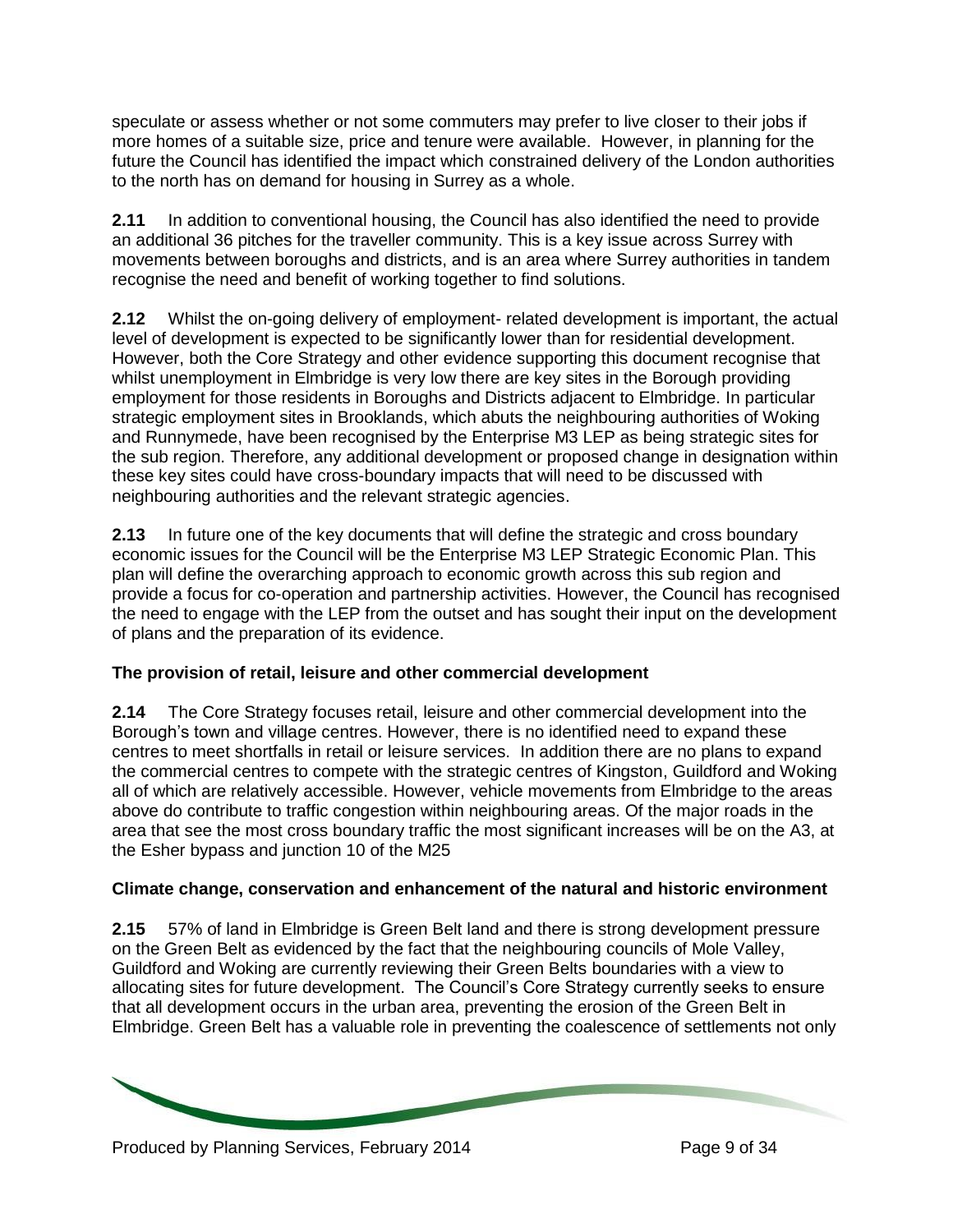within the Borough but across authority boundaries, as well as and providing protection of the natural environment and the provision of valuable open space.

**2.16** A key strategic and cross boundary conservation issue for the Borough is the preservation of the Thames Basins Heaths Special Protection Area (SPA). This is an internationally protected habitat and requires the authority to ensure that any negative impacts created by plans and proposals in the Borough can be mitigated or removed. Alongside any specific impacts on the SPA in Elmbridge the authority must consider the in-combination effects of development across the Thames Basin Heaths Area.

#### **Provision of infrastructure for transport, telecommunications, waste management, water supply, waste water and flood risk**

**2.17** These are matters which have clear cross-boundary impacts and were identified through joint working with infrastructure providers and set out in the Borough's Infrastructure Delivery Plan. However despite various reforms to legislation and to both the national, as well as the now-defunct regional tier of, planning policy, infrastructure delivery still remains one of the fundamental challenges within Planning. There are several reasons for this, including that:

- Not all the issues associated with provision and supply fall within planning control;
- Local Plans are typically produced for a timeframe of 15-20 years, whereas utility providers' investment plans usually cover no more than 5 years at a time; and
- Different planning authorities will be at varying stages of their Local Plan preparation so could be unable to commit to co-funding key evidence studies.

**2.18** Flooding and flood risk are cross-boundary issues as rivers often cover numerous local authority areas. In Elmbridge there are cross boundary issues relating principally to the Thames which forms the north western boundary of the Borough. In particular, the provision of flood infrastructure in Elmbridge as part of the Environment Agency's River Thames Scheme (formerly called the Lower Thames Strategy) that will reduce flooding further upstream, is a key strategic and cross boundary issue that will require on-going co-operation.

**2.19** Joint working with Surrey County Council has identified key highways issues affecting the Borough, in particular congestion hotspots. As many residents of Elmbridge work in London, key roads such as the A3 and M25 are particularly prone to tailbacks at peak times. Rail services to and from London Waterloo at peak times are also liable to crowding. Very often the quicker trains which stop at Walton and Weybridge continue to Woking or Basingstoke. Other slower services operate from Waterloo, calling at intermediate stations in London, Esher and onwards to Woking; or from Waterloo to Hinchley Wood and Claygate continuing to Guildford. There is therefore, the potential that development outside of the Borough could contribute towards further crowding of rail services. Addressing these matters may necessitate the formation of new working relationships with other local authorities, both London Fringe areas and beyond, over the longer term.

**2.20** In Surrey, waste management is controlled by Surrey County Council. Three Community Recycling Centres are provided. these are at Sunbury (within Spelthorne); Epsom (within Epsom & Ewell) and Leatherhead (Mole Valley). This means the impacts of population growth

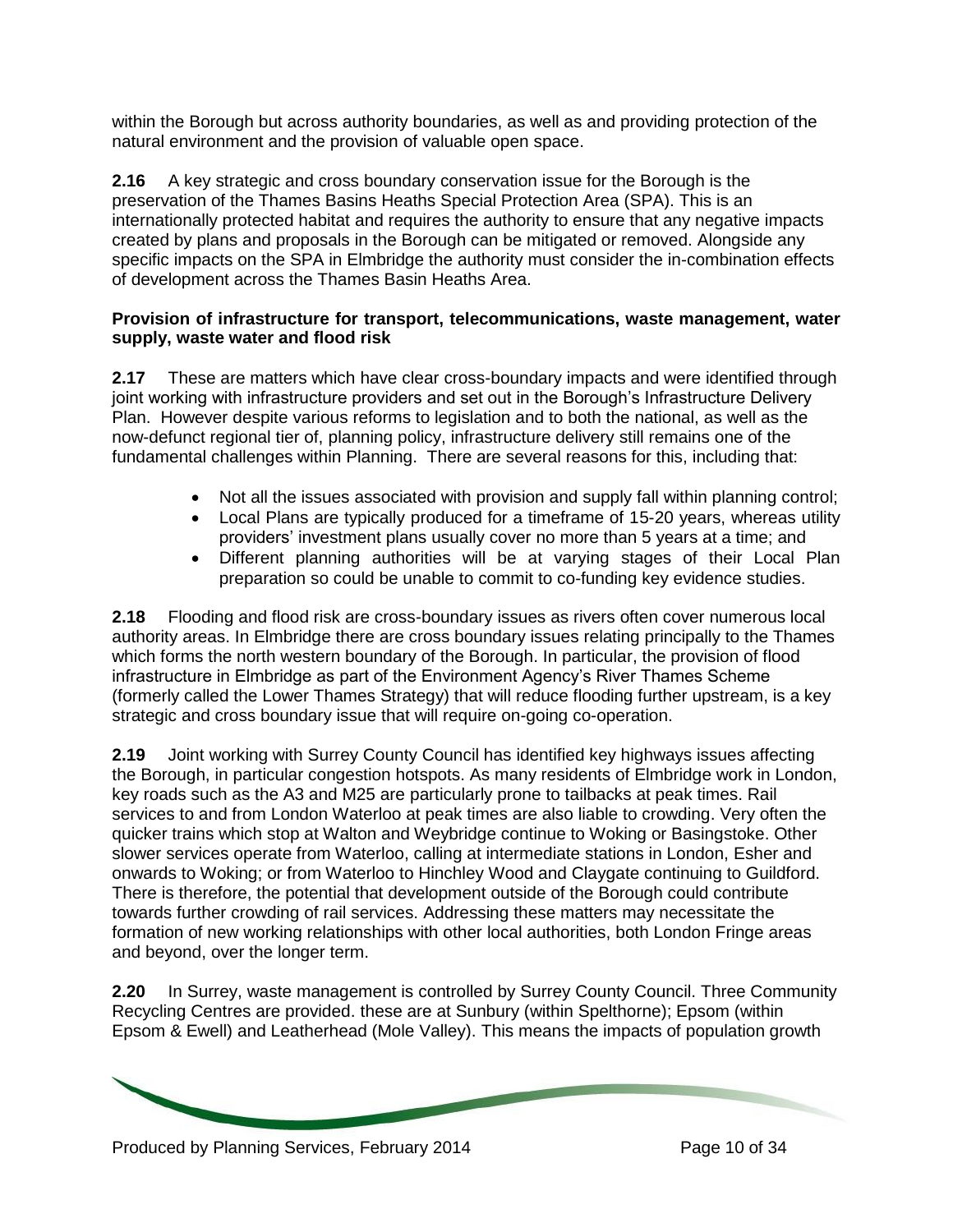must be recognised across the entire County when planning and projecting the demand for waste arising and the potential need to identify future sites for waste management uses.

**2.21** A number of water companies supply households in Elmbridge<sup>4</sup>. However, these companies operate across much larger areas and with such a large customer base, water supply issues in one part of the area could have impacts elsewhere within the network, irrespective of the cause. The largest gas and electricity companies operate nationally but issues related to transmission, supply and distribution are not within planning control; neither are day-to-day operational problems. The influence of Planning is limited to ensuring that funds are provided to pay for any necessary upgrades e.g. to sewer networks, or additional electricity sub-stations via the Community Infrastructure Levy. Area-based policies can help in identifying sites for future facilities if and where these are required. The Council is working closely with all utility providers serving Elmbridge to gain an increased understanding of their operational requirements and ensure their plans take account of growth within the Borough.

## **Provision of social and cultural infrastructure**

**2.22** A key strategic issue for the Borough is ensuring the delivery of sufficient school places to meet needs of a growing school age population. The Core Strategy recognised this as a key barrier to growth in the area. Whilst much of the pressure for school places is generated in Elmbridge there are cross boundary issues with Kingston and Guildford where schools close to Borough boundaries are facing an increasing pressure from population growth outside of Elmbridge (and vice versa). Under the two-tier local government system in place in Surrey, Elmbridge does not have responsibility for delivery of schools and so works closely with Surrey County Council to ensure there are sufficient places available. The Council's latest Authority Monitoring Report (AMR) shows that Elmbridge transferred in excess of £1.5m of funds to Surrey County Council during the 2012/13 financial year for this purpose.

**2.23** There are cross boundary issues with health provision as there are no major hospitals located in Elmbridge. As a result, there is a particularly high degree of cross-boundary movement between Elmbridge and Kingston upon Thames, which falls within the defined Greater London metropolitan area. Kingston Hospital's catchment area supports 320,000 people in the surrounding area<sup>5</sup> which includes northern and eastern parts of Elmbridge. In future the Council will need to work closely with the recently-established Clinical Commissioning Groups, (which replaced Primary Care Trusts), to assess the impact of growth on health provision.

# **Defining the Duty to Co-operate in Elmbridge**

**2.24** As part of its duty to co-operate Elmbridge Borough Council is required to consult those authorities with which it shares a boundary, these are:

• London Borough of Richmond upon Thames

<sup>5</sup> [http://www.kingstonhospital.nhs.uk/upload\\_folder/enc%20k%20%20kht%20membership%20strategy%2014%2005%2010.pdf](http://www.kingstonhospital.nhs.uk/upload_folder/enc%20k%20%20kht%20membership%20strategy%2014%2005%2010.pdf)

Produced by Planning Services, February 2014 Produced by Page 11 of 34

 $\overline{a}$ 

 $^4$  These include Thames Water, Affinity Water and Sutton and East Surrey Water.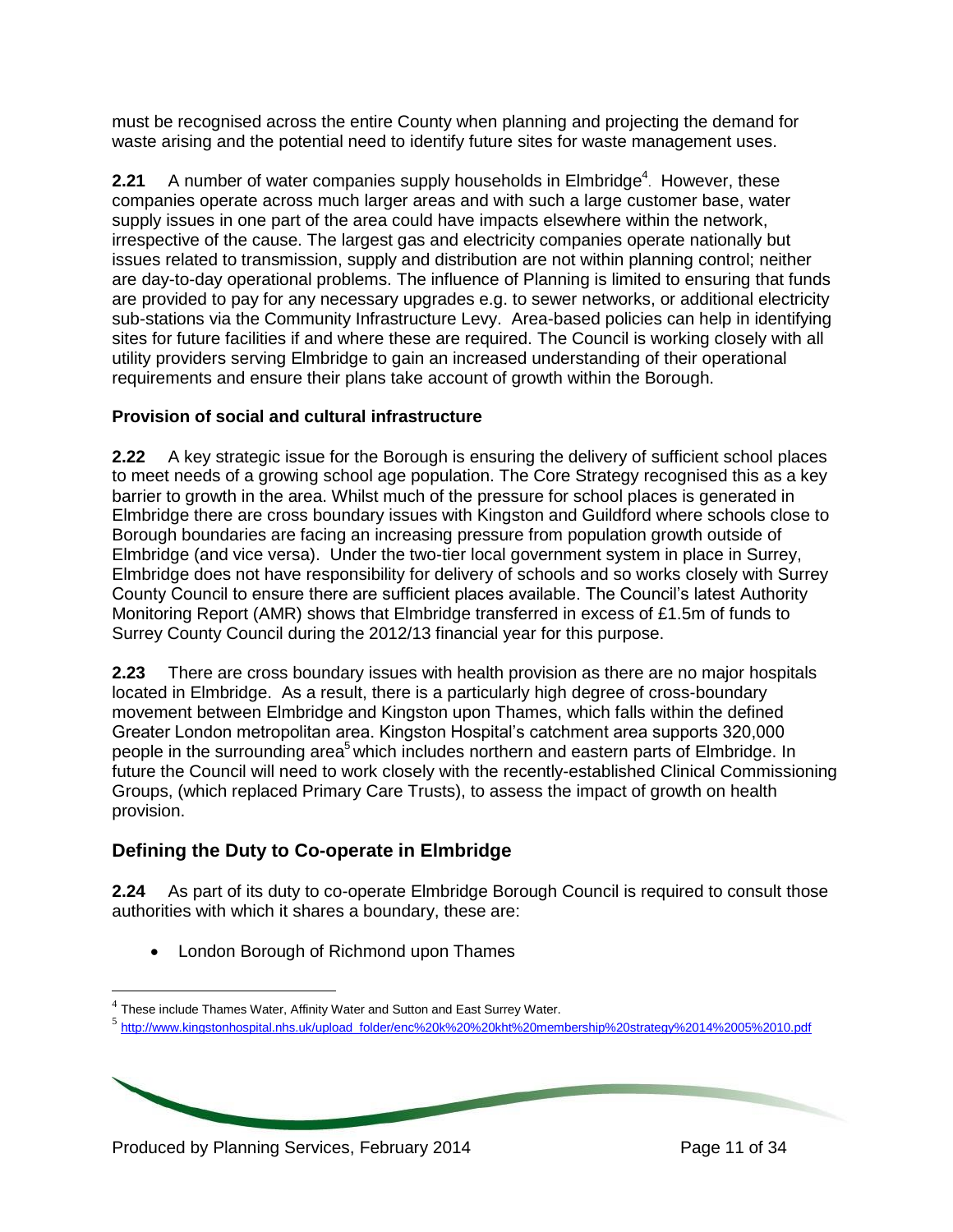- Royal Borough of Kingston upon Thames
- Spelthorne Borough Council
- Runnymede Borough Council
- Guildford Borough Council
- Woking Borough Council
- Mole Valley District Council
- Surrey County Council
- Greater London Authority/Mayor of London

**2.25** Regulation 4, Part 2 of the Town and Country Planning (Local Planning) (England) Regulations 2012 define specific bodies and categories of bodies with which the Council must co-operate in preparing its Local Plan documents. These are set out below:

- Environment Agency
- The Historic Buildings and Monuments Commission for England (aka English Heritage)
- Natural England
- Civil Aviation Authority
- Homes and Communities Agency
- The Highways Agency
- NHS Surrey
- Office of Rail Regulation
- Marine Management Organisation
- Transport for London
- Local Enterprise Partnership
- Local Nature Partnerships (Surrey Wildlife Trust)

**2.26** Elmbridge Borough Council participates in various inter-regional and cross-Surrey partnerships, as well as forming part of the Enterprise M3 Local Economic Partnership (LEP). Therefore, as a result of their memberships in pan-authority working groups in which Elmbridge has a shared interest, it is considered that the following authorities are also bodies with which this Council has relationships and would be obliged to consult under the Duty to Co-operate:

- Basingstoke and Deane Borough Council
- Bracknell Forest Borough Council
- Epsom and Ewell Council
- East Hampshire District Council
- Hampshire County Council
- Hart District Council
- New Forest District Council
- Reigate and Banstead Council
- Royal Borough of Windsor and Maidenhead
- Rushmoor Borough Council
- Slough Borough Council
- South Bucks District Council
- Surrey Heath Borough Council
- Tandridge District Council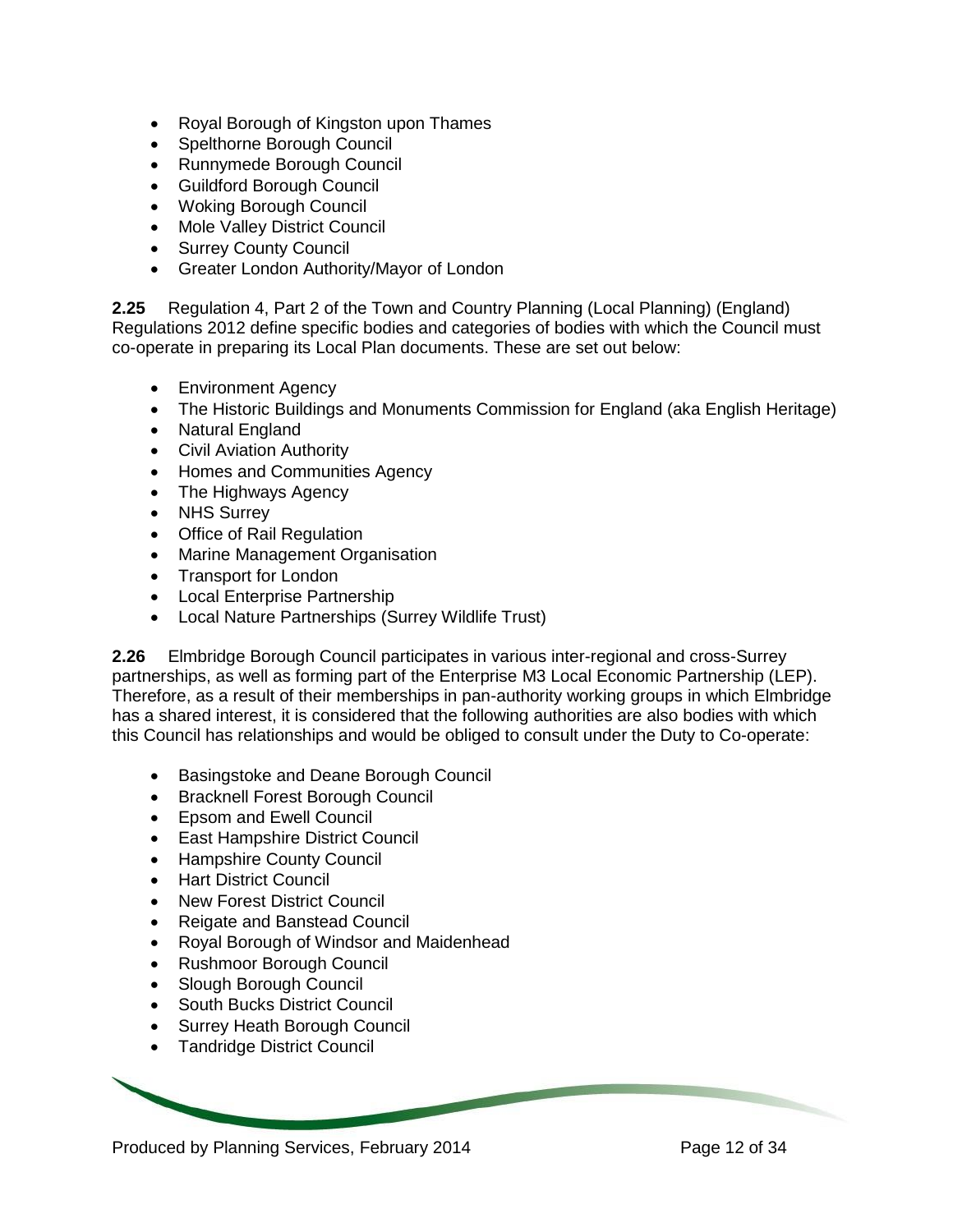- Test Valley Borough Council
- Waverley Borough Council
- Winchester City Council

**2.27** At individual Local Authority level, Elmbridge policy is unlikely to impact upon areas which are distant from the Borough. As a result, not all of the authorities listed above received formal copies of Elmbridge planning documents. In these instances, co-operation and correspondence was limited to meetings via the Enterprise M3 group, the Lower Thames Planning Officers Group or similar cross-boundary working groups.

**2.28** Winchester, Basingstoke and Deane, East Hampshire, Test Valley and New Forest councils expressed interest to be placed on the Council's general consultation database and these authorities, along with each of the neighbouring authorities and other prescribed bodies received a letter inviting their input on strategic or cross-boundary issues.

## **Additional Challenges**

**2.29** There is an additional challenge facing Elmbridge and other London fringe areas, as Greater London is the only area of England which was unaffected by the revocation of the regional tier of planning by the Coalition Government in 2010. The Greater London Authority (GLA) therefore remains as a neighbouring planning authority for Elmbridge, and as a neighbouring authority is one of the statutory consultee bodies for this Council.

**2.30** The London Plan sets out an approach to which all London Boroughs must conform when preparing their own Local Plans. As the London Plan is a plan prepared by a neighbouring planning authority (Greater London Authority) for best practice, policies in the London Plan were taken into account during preparation of Elmbridge's Local Plan. However, it should be acknowledged that Elmbridge's status as a local government district within Surrey means it is outside of the Mayor of London's direct sphere of influence. As such the London Plan itself has no formal jurisdiction over Elmbridge or other Council areas which are adjacent to but outside of London. But the content and direction of this plan will have a significant impact on boroughs such as Elmbridge.

**2.31** The current version of the London Plan was adopted in July 2011 and highlights that the Mayor of London has a key aim to develop the attractiveness of Outer London as an area for business, particularly at Croydon. Other key proposals include support for improvements in the east-west links to and from Heathrow airport. Within the London Town Centres hierarchy, Kingston Town Centre is identified as a Metropolitan Centre where opportunities will be taken to promote further growth within the town centre.

**2.32** The London Plan Revised Minor Early Alterations (LPREMA) was published in October 2013. Para 2.13 of LPREMA sets out that:

'London exerts a substantial effect over south-east England. It is inextricably linked with this wider region, whether looked at in terms of patterns of employment, skills and education, housing markets, town centres and planning for retail, airport policy, patterns of commuting, responding to environmental challenges like climate change, management of resources like

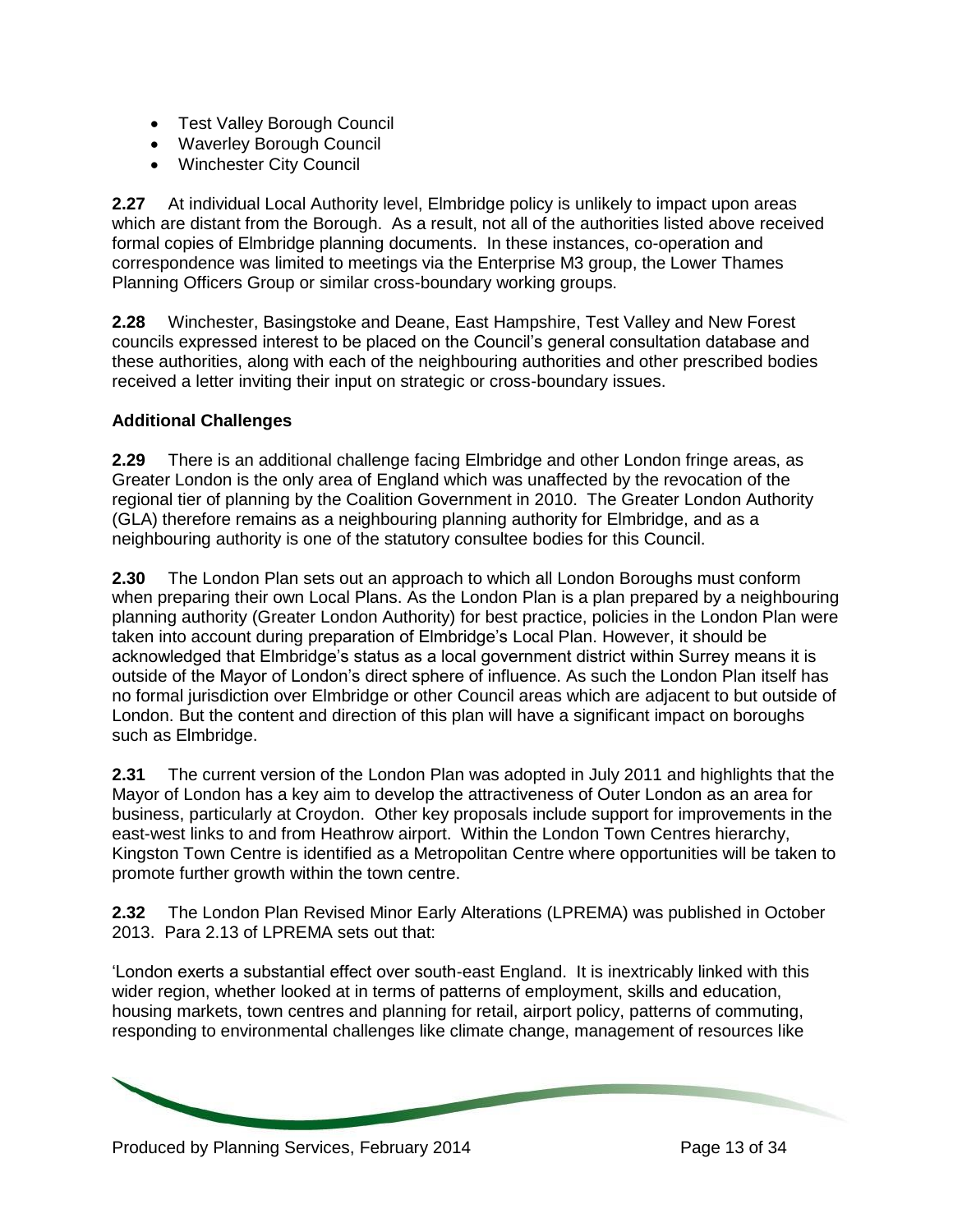water and energy, Green Belt, waterways and open spaces or the handling of waste. For all these reasons, and in accordance with the new statutory duty to co-operate (see paragraph 1.46), the Mayor intends to work closely with agencies and authorities in neighbouring regions to develop and implement policies on these and other issues to help facilitate the sustainable management of growth. The Mayor wishes to see effective arrangements in place for effective planning for the London city region and to support cross-boundary work where appropriate. He will work with neighbouring planning authorities and others to this end'.

**2.33** Elmbridge Borough Council both supports and welcomes the commitment from the Mayor of London set out above in Para 2.13 of LPREMA. Over the lifetime of the Local Plan, Elmbridge Borough Council will seek to use the duty-to-cooperate to pursue closer working relationships with both the Mayor of London and individual London boroughs over general planning and housing matters. There are additional challenges for areas sharing their borders with London Boroughs who do not meet their allocated growth targets, as the demand for employment land and, particularly, for housing invariably spills outside the formal Greater London boundary.

**2.34** In practice, satisfying the duty to co-operate does mean attempting to find solutions to address the additional tensions faced by councils in the London Fringe as a result of the regional planning system still in force within London. Importantly, in the event of a sufficient level of sites not being available for one borough to meet its own needs, the regional level of planning offers the option of distributing growth more evenly across the entire region, or finding sites to accommodate the required levels of growth elsewhere within the region. However, such an approach will not necessarily dampen down the demand for land and premises in the original area where sites are unavailable or where demand arose within that region. Moreover, individuals do not recognise the administrative boundaries in the same way that local authorities must.

**2.35** Although London's wider 'city-region', (as alluded to by the LPREMA) includes the counties immediately adjacent to the Greater London boundary, local authorities outside the formal Greater London boundary such as Elmbridge have no direct recourse to the Mayor of London. To this extent, Elmbridge has set out a list of actions which will help to meet the 'ongoing' requirements of the Duty to Co-operate, in addition to general day-to-day liaison with neighbouring Surrey authorities.

## **Mechanisms used to support on-going co-operation**

**2.36** The Council has a strong history of engagement and partnership working with other authorities, stakeholders and public bodies. It is presently involved with several working groups and partnerships, some of which were established before the formal duty to co-operate came into existence through the Localism Act 2011.

**2.37** Partnership working and co-operation on key issues is embedded in the way plans are prepared by Elmbridge and across Surrey. There are a range of strategic partnerships and working groups in operation that provide the necessary forums for discussion. Partnerships where Elmbridge is represented include the following:

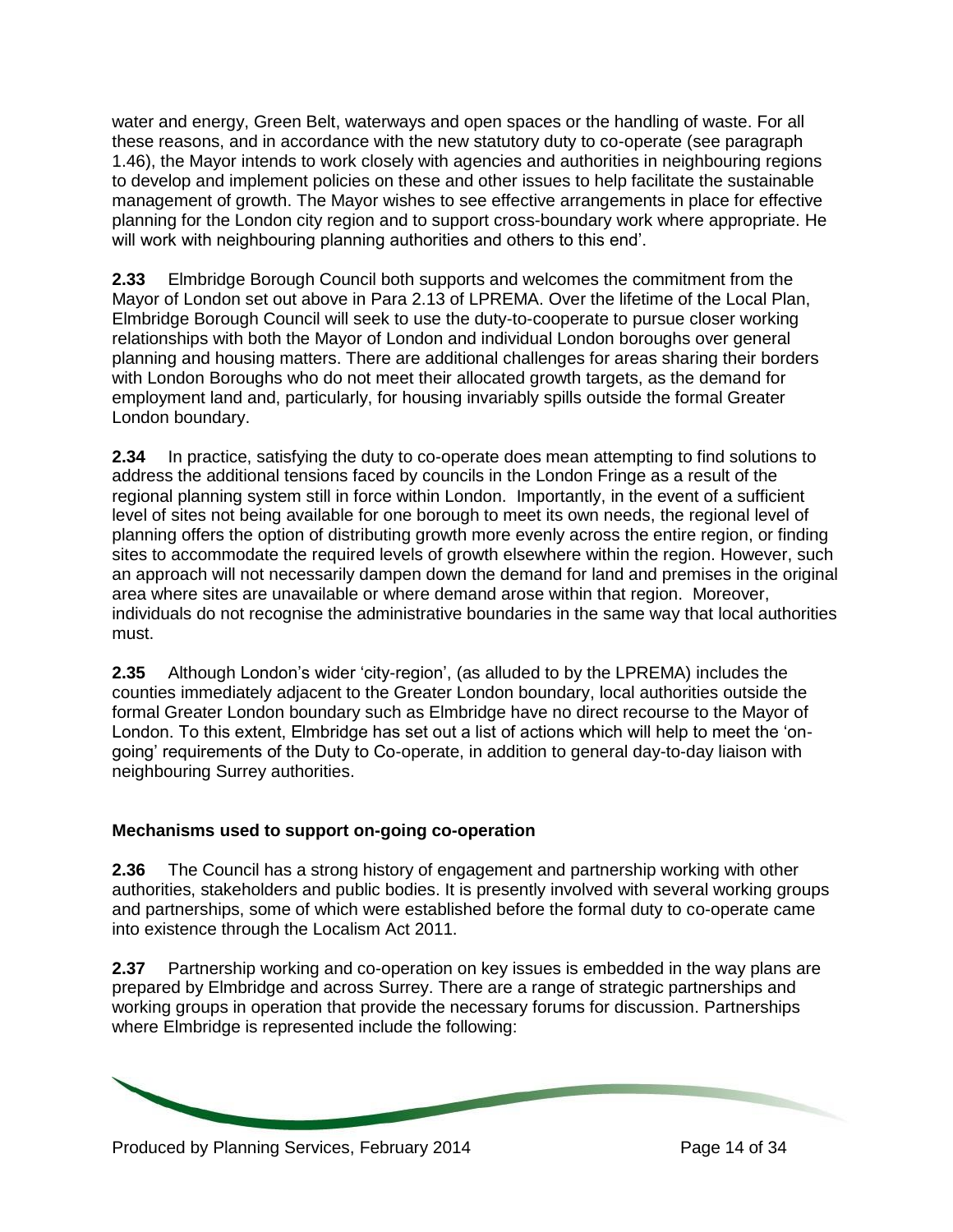- **The Surrey Planning Officers Association (SPOA):** forum attended by all heads of Planning throughout Surrey which meets monthly to consider matters of a crossboundary nature.
- **Transport for Surrey:** A group of transport providers with interest in Transport for Surrey. This group comprises of the County Council, bus companies, local planning authority officers, the highways agency and Network Rail. Working with this group and Surrey County Council to identify key infrastructure issues within the Borough has been key in bidding for funds from the LEP to address strategic and cross boundary transport issues.
- **Planning Working Group (PWG):** The group comprises representatives of Surrey County Council and Elmbridge, along with each of the Surrey boroughs and districts. The PWG meets regularly and has the purpose of co-ordinating cross boundary planning policy activity in Surrey. This is not only essential in delivering good spatial plans but also in assisting all its member authorities to comply with the Duty to Co-operate that came into force with the Localism Act and sharing best practice. For example, the group agreed and set in place the necessary mechanisms and resources to develop the joint methodology for Traveller Accommodation Assessments.
- **Thames Basin Heaths Joint Strategic Partnership Board:** This group meets at least twice per year. It supports joint working, liaison and information exchange between local authorities and other organisations affected by the Thames Basin Heaths Special Protection Area.
- **Lower Thames Planning Officers Group:** This group meets three times a year and includes representatives from South Bucks District Council, Slough Borough Council, as well as the Royal Borough of Windsor and Maidenhead, the Surrey districts in addition to the London Boroughs of Richmond upon Thames and Kingston upon Thames. It takes a co-ordinated approach to ensuring the effective and strategic management of flooding across the Lower Thames area. All authorities provide updates on their local plan preparation and strategic flood risk assessments, and discuss key planning applications and appeals relating to development within flood risk areas.
- **Programme Board and Sponsoring Group for the River Thames Scheme:** The Council is a member of the Programme Board and Sponsoring Group established by the Environment Agency to support the delivery of the River Thames Scheme (formerly known as the Lower Thames Strategy) and seeks to ensure that appropriate support is provided towards the delivery of this scheme. By contributing through these groups on going partnership work and co-operation will be identified.
- **East Surrey Local Plan Working Group (Elmbridge BC, Epsom and Ewell BC, Mole Valley DC, Reigate and Banstead BC and Tandridge DC):** This group meets regularly and a range of planning issues are discussed, such as evidence bases and any policy implications that may impact on neighbouring Boroughs/Districts, matters arising from Surrey County Council, discussion of recent planning reforms and methods of implementation or management of these changes, general updates on local plan

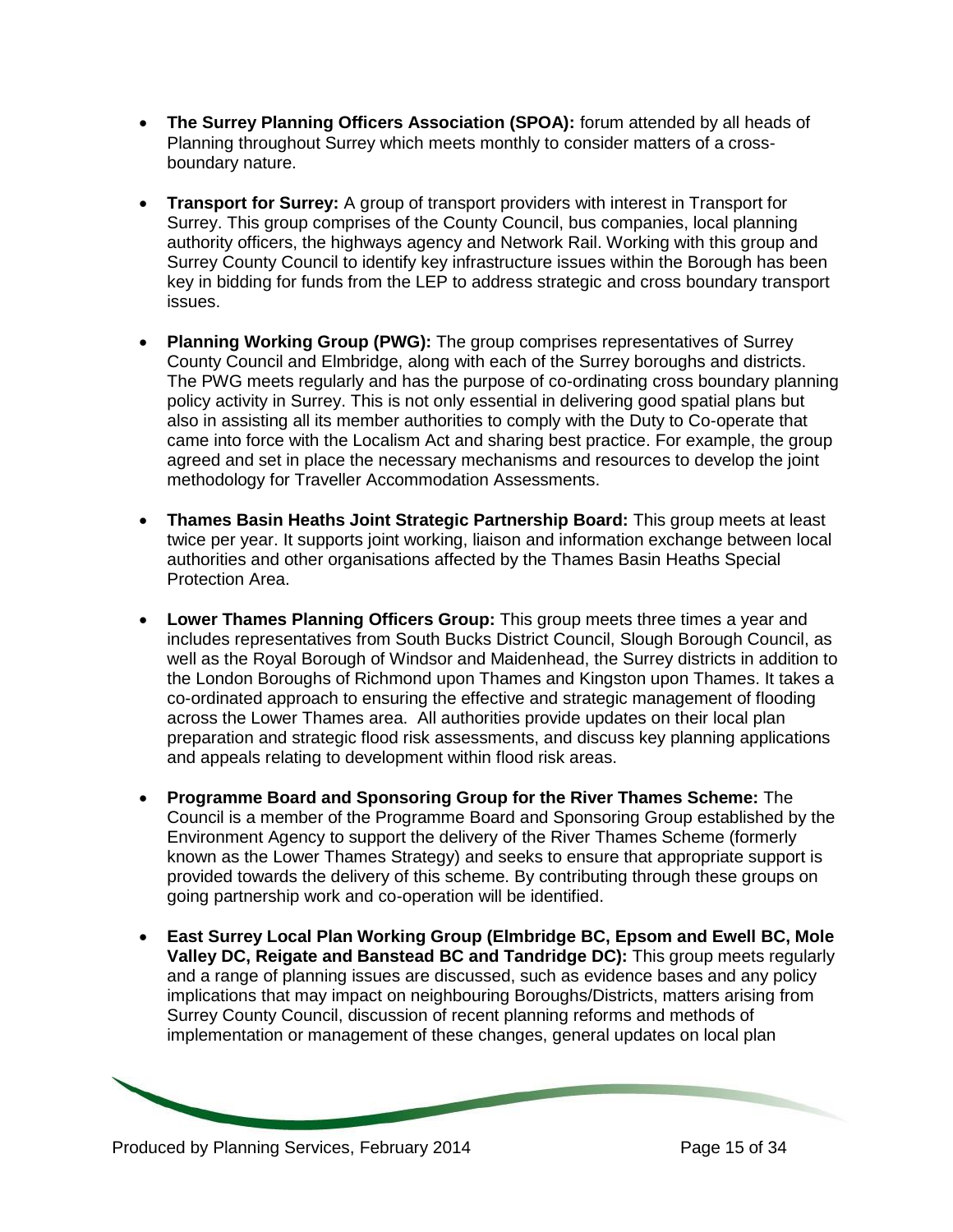preparation. From time to time presentations are given on relevant planning policy topics, consultation packages or changes to legislation. Key outcomes of this joint working have been the development of shared Sustainability Appraisal objectives and peer review during the appraisal of policies.

- **The Elmbridge Community Partnership Board (ECP):** This is the Local Strategic Partnership for Elmbridge, and was responsible for the development of the Sustainable Community Strategy 2006-2015. The ECP includes representation from Elmbridge Borough Council, Elmbridge Business Network, Elmbridge Housing Trust, Elmbridge Multi-Faith Forum, NHS Surrey, Surrey County Council, Surrey Police, Surrey Fire and Rescue Service and Voluntary Action Elmbridge. A range of cross-cutting issues are discussed and information shared.
- **The Enterprise M3 Local Economic Partnership (EM3):** Paragraph 160 of the NPPF requires Local Planning Authorities to have 'a clear understanding of business needs within the economic markets operating in and across their area'. The EM3 group is the Local Enterprise Partnership (LEP) covering Elmbridge. It is therefore essential that the Council engages effectively with the EM3 LEP and other authorities covered by the LEP in order to prepare and maintain a robust evidence base to understand existing business needs and likely changes in local and sub-regional property markets. Whilst much of the involvement with the LEP has been through senior management the LEP have been engaged as part of the preparation of its plans and evidence. In particular property agents working for the LEP have met with officers and have attended the Council's Developer Market Panel (DMP) to provide feedback on development opportunities set out in the Council's Strategic Housing and Employment Land Availability Assessment.

#### **Outcomes of co-operation**

**2.38** Outlined below are the outcomes from co-operation during the preparation of the Local Plan, including the preparation of the Core Strategy.

- **Thames Basin Heaths SPA Mitigation Strategy.** The Council has signed a legal agreement as part of the mitigation strategy agreeing to provide appropriate mitigation as agreed by the Joint Strategic Partnership Board.
- **Traveller Accommodation Assessment 2013:** In 2006 the Council undertook a joint assessment on the accommodation needs of Gypsies and Travellers in North Surrey. The area of study covers the Boroughs of Elmbridge, Runnymede, Spelthorne and Woking. In 2012, the Surrey districts and boroughs recognised the need to update their evidence on traveller accommodation needs and agreed to develop a shared methodology that could be implemented by each authority. This would ensure that despite the different levels of progression with plan preparation consistency would be achieved with regard to an issue with considerable cross boundary implications. The Council's Traveller Accommodation Assessment was published in 2013 using the agreed methodology.

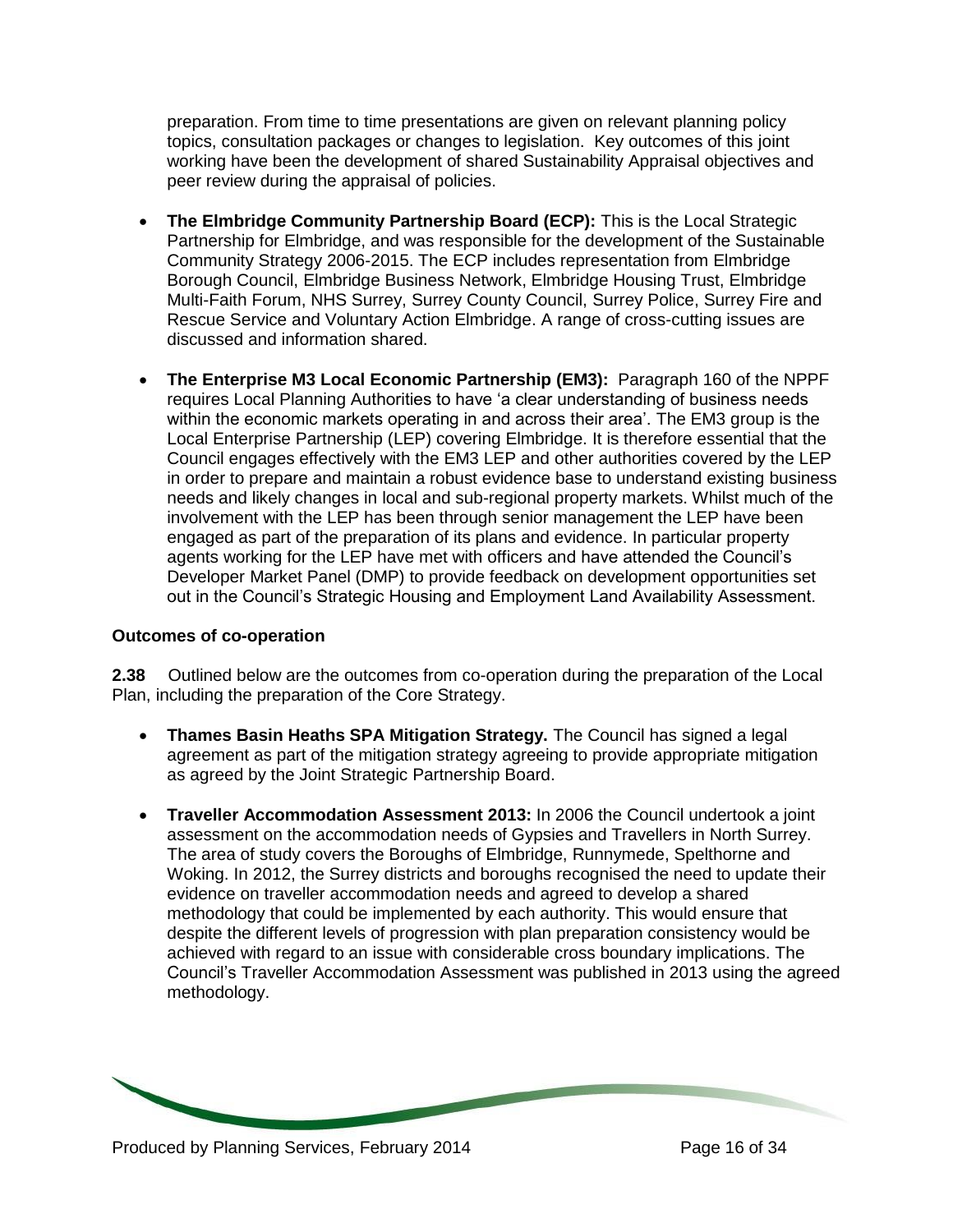- **East Surrey Strategic Housing Market Assessment:** In April 2007 the five East Surrey authorities of Elmbridge, Epsom & Ewell, Mole Valley, Reigate & Banstead and Tandridge commissioned consultants to carry out a Strategic Housing Market Assessment (SHMA). The SHMA, along with other strategies and research including Gypsy and Traveller Accommodation Assessments, Strategic Housing Land Availability Assessments and the Economic Viability Study, are a crucial part of the evidence base for the East Surrey authorities to review local housing strategies and Local Plans. The SHMA can also inform Councils' business planning processes, as well as helping to identify targets for investment. However this does not identify with the new housing market area. Initial evidence suggests that Elmbridge has stronger links to London than some of the authorities named above.
- **Education Provision Assessment 2011.** As part of the preparation of the Core Strategy the Council identified education as a key strategic issue for the Borough. Demand for school places was expected to grow considerably during the plan period. To better understand the potential for existing schools to meet this growth the Council worked with Surrey County Council to produce an Education Provision Assessment to set out where growth could be accommodate within existing schools and continues to work closely with Surrey regarding provision locally.

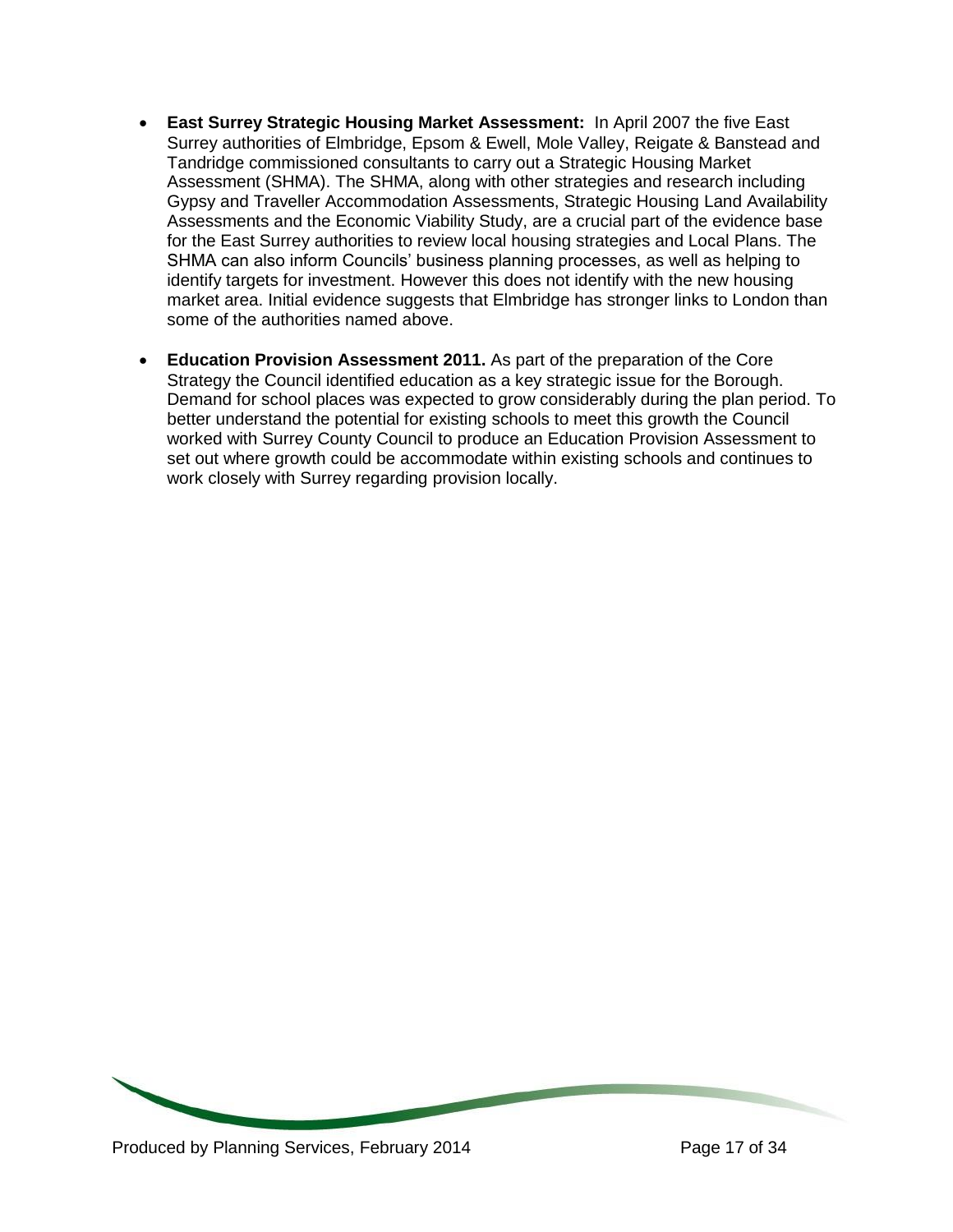# **3 The Development Management Plan**

**3.1** The Development Management Plan (DMP) is the culmination of a number of processes, activities and levels of engagement and co-operation. The latest version of the document has taken into account the views expressed and comments made during its preparation by a number of the specific and general consultee bodies, including local authorities.

**3.2** In July 2012 the Council undertook the first specific Duty to Co-operate consultation. An electronic covering letter (see Appendix A) was sent to all consultees on the database outlining that the Council had begun preparation of the DMP and Settlement Investment and Development Plans, the letter enquired whether there were any issues which consultation bodies considered that the Council should include as part of preparing these documents, and also asked if they knew of policies or proposals elsewhere that may have a particular impact on the delivery of development in Elmbridge. The letter also highlighted the pending series of informal pre-consultation workshops which were arranged by the Council in each of Elmbridge's eight principal settlements.

**3.3** The Council also consulted with the required duty to co-operate bodies as part of the consultation on the draft DMP between 8 April 2013 and 20 May 2013. The Consultation Statement demonstrates how all bodies on the Council's Consultation database were involved and engaged with during the preparation of the Plan, and this also shows how the draft Plan was amended as a result of the comments received.

**3.4** A further letter was sent out to the duty to co-operate bodies (Appendix B) in October 2013 to give an additional opportunity to raise any concerns regarding cross boundary or strategic issues that may be created or affected by the DMP. The letter also included basic timetabling information, and outlined that Elmbridge would send further communication upon formal submission of the document to the Secretary of State and at Examination. This would ensure that partner organisations have as many opportunities as possible to submit their views. This exceeds the Government's consultation requirements.

**3.5** With the key strategic and cross boundary issues identified as part of our on-going engagement with the appropriate authorities and strategic bodies, the table below evaluates the Council's draft Development Management policies which were consulted on during April and May 2013.

| <b>Principal of the Difficulties for potential chategie and cross boardery impacts</b>                                                                 |                                                                                                                                                                                                                                                                                   |                                                |
|--------------------------------------------------------------------------------------------------------------------------------------------------------|-----------------------------------------------------------------------------------------------------------------------------------------------------------------------------------------------------------------------------------------------------------------------------------|------------------------------------------------|
| <b>Policy</b>                                                                                                                                          | <b>Comment</b>                                                                                                                                                                                                                                                                    | <b>Allied Core</b><br><b>Strategy policies</b> |
| <b>DM1: Presumption in</b><br>favour of sustainable<br>development<br>This policy reflects the<br>presumption in favour of<br>sustainable development, | As this policy flows from the NPPF and<br>every new local plan is expected to include<br>a policy of this nature, it is anticipated that<br>sustainable development will be delivered<br>by every Local Planning Authority within its<br>boundaries. It is therefore not expected | CS1: 'Spatial<br>Strategy'                     |

## **Appraisal of the DMP policies for potential strategic and cross-boundary impacts**

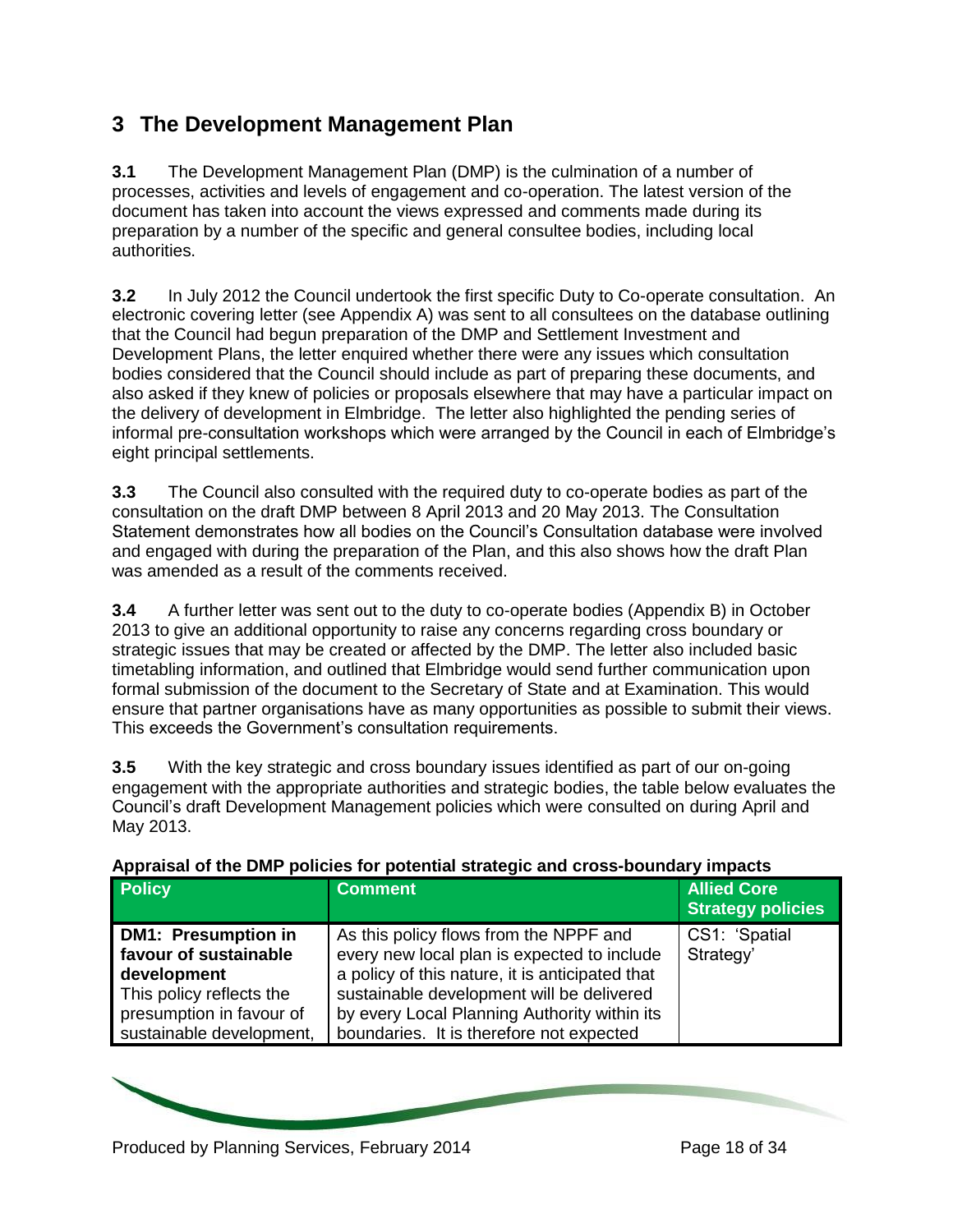| <b>Policy</b>                                                                                                                                                                                                                                                                                                             | <b>Comment</b>                                                                                                                                                                                                                                                                                                                                                                                                                                                                                                                                                    | <b>Allied Core</b><br><b>Strategy policies</b>                    |
|---------------------------------------------------------------------------------------------------------------------------------------------------------------------------------------------------------------------------------------------------------------------------------------------------------------------------|-------------------------------------------------------------------------------------------------------------------------------------------------------------------------------------------------------------------------------------------------------------------------------------------------------------------------------------------------------------------------------------------------------------------------------------------------------------------------------------------------------------------------------------------------------------------|-------------------------------------------------------------------|
| as set out by the NPPF.                                                                                                                                                                                                                                                                                                   | that this policy will give rise to any cross-<br>boundary issues.                                                                                                                                                                                                                                                                                                                                                                                                                                                                                                 |                                                                   |
| DM2: Design and<br><b>Amenity</b><br>The policy sets out design<br>criteria which applications<br>should comply with, and<br>provides a link to the<br>Design and Character<br>SPD.                                                                                                                                       | This policy sets design criteria for<br>proposals, which will be applicable within<br>Elmbridge only. It is not considered that<br>this policy has, or is likely to give rise to any<br>cross boundary issues.                                                                                                                                                                                                                                                                                                                                                    | CS17: 'Local<br>Character, Density<br>and Design'                 |
| <b>DM3: Mixed Uses</b><br>The policy sets out the<br>Council's approach to the<br>delivery of mixed use<br>developments.                                                                                                                                                                                                  | Encouraging mixed use development can<br>ensure activity in an area for longer periods<br>of time each day, which can help in<br>combatting crime and the fear of crime. It is<br>not considered that this policy has, or is<br>likely to give rise to any cross boundary<br>issues.                                                                                                                                                                                                                                                                              | CS23:<br>'Employment land<br>provision'                           |
| <b>DM4: Comprehensive</b><br>development<br>The policy sets out the<br>Council's approach to the<br>delivery of larger sites.                                                                                                                                                                                             | This policy highlights the advantages of<br>landowners working together to deliver<br>schemes. It is not considered that this<br>policy has, or is likely to give rise to any<br>cross boundary issues.                                                                                                                                                                                                                                                                                                                                                           | CS1: 'Spatial<br>Strategy'<br>CS27:<br>'Sustainable<br>Buildings' |
| <b>DM5: Pollution</b><br>The policy deals with<br>development proposals<br>on or near to<br>contaminated land or<br>hazardous installations. It<br>also seeks to ensure that<br>both new and existing<br>development is not<br>exposed to, and does not<br>create, unacceptable<br>levels of noise or light<br>pollution. | Hazards and contamination are likely to be<br>location specific. However, there is the<br>potential for contamination to spread (via<br>the ground, water or the air). Similarly,<br>pollution can spread away from the source<br>via watercourses or air. The policy seeks to<br>mitigate/reduce any such impacts.<br>It is not considered that the policy has any<br>cross-boundary impacts as it is derived<br>from national guidance and neighbouring<br>authorities must take a similar approach<br>through their planning and pollution control<br>regimes. | CS1 'Spatial<br>Strategy'                                         |
| <b>DM6: Landscape and</b>                                                                                                                                                                                                                                                                                                 | The policy sets out criteria to protect and                                                                                                                                                                                                                                                                                                                                                                                                                                                                                                                       | CS14: 'Green                                                      |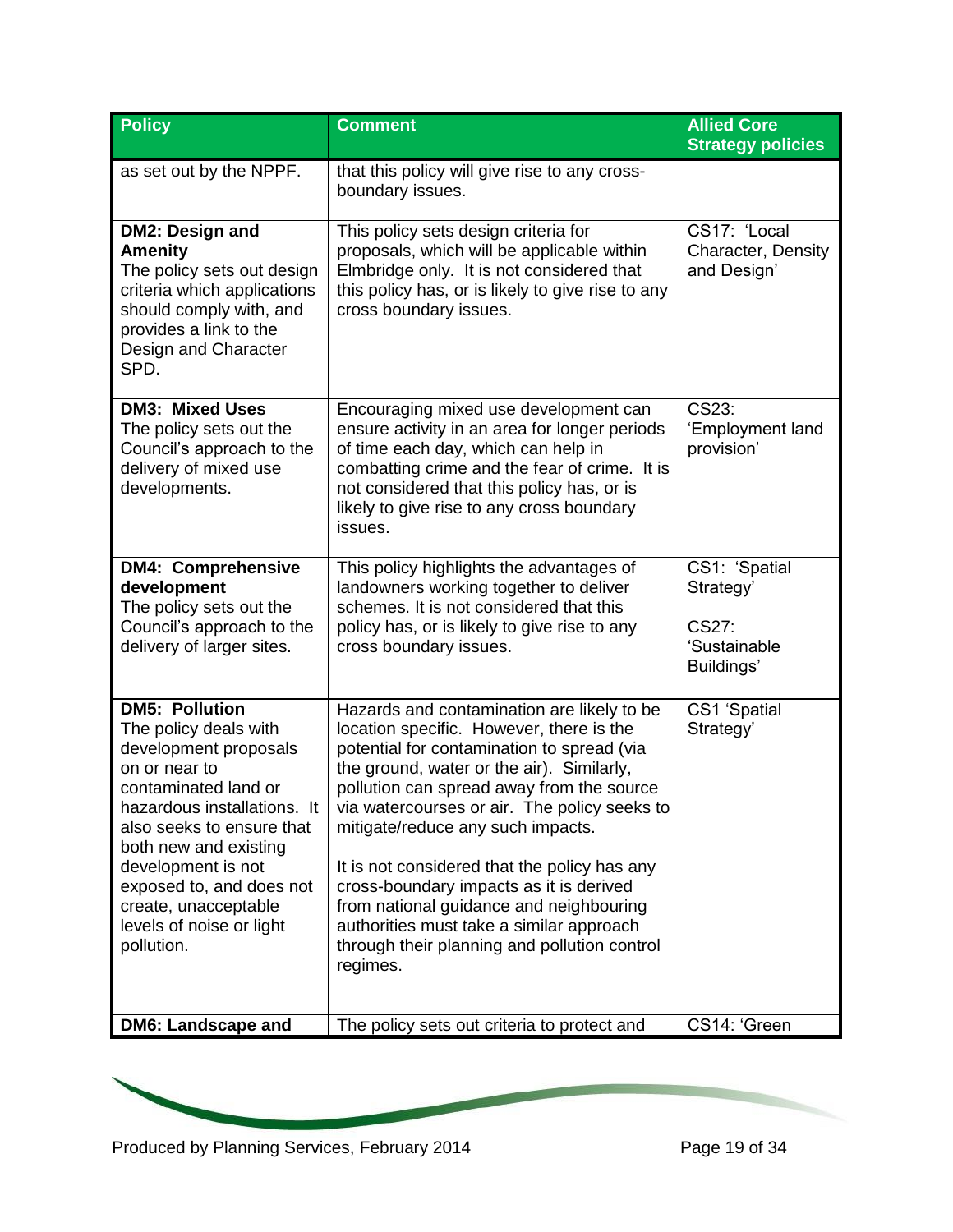| <b>Policy</b>                                                                                                                                                                                             | <b>Comment</b>                                                                                                                                                                                                                                                                                                                                                                                                                                                                                                                                                                                                                                                                                                                                                                                                                                                                                                                        | <b>Allied Core</b><br><b>Strategy policies</b>                    |
|-----------------------------------------------------------------------------------------------------------------------------------------------------------------------------------------------------------|---------------------------------------------------------------------------------------------------------------------------------------------------------------------------------------------------------------------------------------------------------------------------------------------------------------------------------------------------------------------------------------------------------------------------------------------------------------------------------------------------------------------------------------------------------------------------------------------------------------------------------------------------------------------------------------------------------------------------------------------------------------------------------------------------------------------------------------------------------------------------------------------------------------------------------------|-------------------------------------------------------------------|
| <b>Trees</b><br>The policy sets out an<br>approach to the retention<br>and protection of trees<br>and landscapes                                                                                          | retain trees within Elmbridge. Other<br>authorities are required to take a similar<br>policy approach within their own areas so it<br>is not considered that the policy will have<br>any cross-boundary impacts.                                                                                                                                                                                                                                                                                                                                                                                                                                                                                                                                                                                                                                                                                                                      | Infrastructure'<br>CS15:<br>'Biodiversity'                        |
| <b>DM7: Access and</b><br><b>Parking</b><br>The policy sets out criteria<br>and parking standards<br>which will be applicable<br>throughout the borough.                                                  | Core Strategy policy CS25 'Travel and<br>Accessibility' makes it clear that the Council<br>will direct new development to previously<br>developed land, will apply maximum<br>standards to all uses, will support<br>development of a regional transport<br>network and support development which<br>increases connectivity within and outside<br>the urban area.<br>Following consultation the policy was<br>amended to require a minimum of one<br>space per residential unit in area of high<br>parking stress. This amendment was to<br>address a local issue around parking and<br>recognises the increase in car ownership<br>across the Borough. Whilst traffic and<br>congestion are issues across Surrey and<br>neighbouring London boroughs the Council<br>does not consider this policy to have an<br>impact on this issue and after writing to<br>neighbouring Borough's regarding<br>amendments no concerns were raised. | CS1: 'Spatial<br>Strategy'<br>CS25: 'Travel and<br>Accessibility' |
| DM8: Refuse, recycling<br>and external plant<br>The policy sets criteria to<br>ensure that appropriate<br>provision is made for<br>recycling, waste storage<br>and management within<br>new developments. | The policy outlines design-based criteria to<br>ensure bin storage and plant is sited and<br>designed carefully in order to prevent any<br>negative effects on amenity and the street<br>scene while providing waste and recycling<br>facilities.<br>It is not envisaged that this policy will have<br>any cross-boundary impacts.                                                                                                                                                                                                                                                                                                                                                                                                                                                                                                                                                                                                    | CS27 'Sustainable<br>buildings'                                   |
| DM9: Social and<br><b>Community facilities</b><br>The policy sets out the<br>Council's preferred<br>approach for the delivery                                                                             | It is not anticipated that any cross-boundary<br>issues will arise as a result of this policy as<br>it does not set out the location of new<br>development only the criteria for<br>determining the nature of such                                                                                                                                                                                                                                                                                                                                                                                                                                                                                                                                                                                                                                                                                                                    | CS16: 'Social and<br>Community<br>Infrastructure'                 |

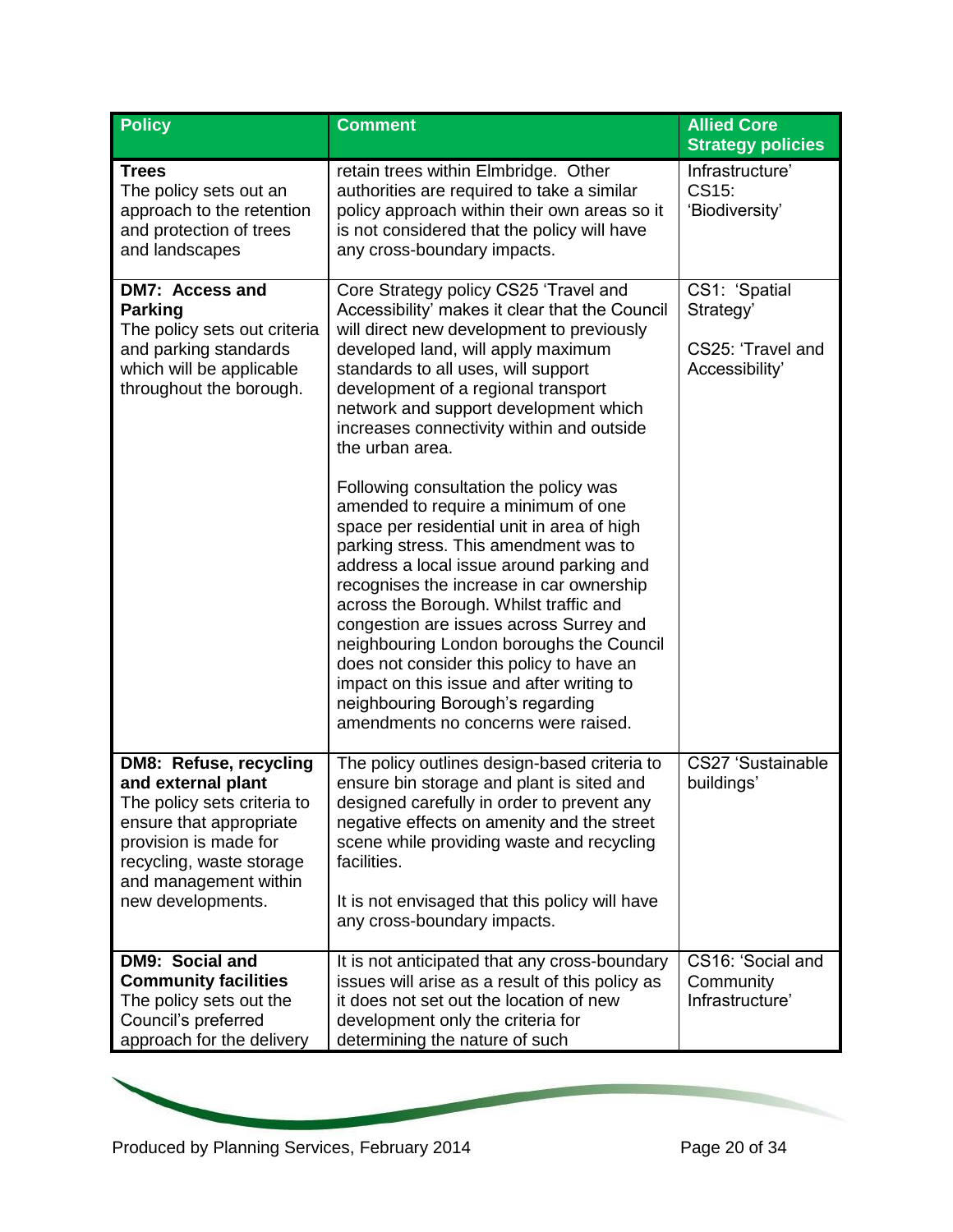| <b>Policy</b>                                                                                                                                                                                             | <b>Comment</b>                                                                                                                                                                                                                                                                                                                                                                                                                                                                                                                                                                                                 | <b>Allied Core</b><br><b>Strategy policies</b>                                                |
|-----------------------------------------------------------------------------------------------------------------------------------------------------------------------------------------------------------|----------------------------------------------------------------------------------------------------------------------------------------------------------------------------------------------------------------------------------------------------------------------------------------------------------------------------------------------------------------------------------------------------------------------------------------------------------------------------------------------------------------------------------------------------------------------------------------------------------------|-----------------------------------------------------------------------------------------------|
| of new facilities for social<br>and community uses.                                                                                                                                                       | development that will be encouraged.<br>Policies concerning the loss of such<br>facilities are set out in the Core Strategy.<br>Sites identified for redevelopment or new<br>facilities will be identified in Settlement<br>Investment and Development Plans.                                                                                                                                                                                                                                                                                                                                                  |                                                                                               |
| <b>DM10: Housing</b><br>The policy sets out<br>requirements for<br>development proposals<br>which make provision for<br>housing.                                                                          | The policy sets out the Council's approach<br>to housing delivery in the Borough. The<br>policy approach itself is not expected to<br>raise cross-boundary issues.<br>The Council's overarching approach to<br>housing delivery, including quantity or<br>location was set out in the Core Strategy.<br>This policy sets out the criteria that will be<br>set to inform the design, setting, size, and<br>scale of housing in more detail. The<br>identification of sites and delivery will be<br>achieved through Settlement Investment<br>and Development Plans.                                             | CS2: 'Housing<br>provision, location<br>and distribution'<br>CS19: 'Housing<br>Type and Size' |
| <b>DM11: Employment</b><br>This policy sets out the<br>Council's approach to the<br>loss of employment land,<br>and development of<br>further sites for<br>employment purposes<br>including home-working. | Strategic employment sites are of both local<br>and sub-regional importance and the loss of<br>such sites will be resisted unless it can be<br>fully justified.<br>As the policy will only be used in site<br>specific circumstances, it is unlikely that it<br>will raise any cross-boundary issues.<br>The identification and designation of<br>Strategic Employment Land sites will form<br>part of the forthcoming Settlement<br>Investment and Development Plans.<br>Potential allocations or designations of such<br>sites will be part of on-going engagement<br>during the preparation of these plans. | CS23:<br>'Employment Land<br>Provision'                                                       |
| <b>DM12: Heritage</b><br>This policy seeks to<br>ensure that development<br>protects, conserves and<br>enhances the Borough's<br>historic environment,<br>including heritage assets.                      | As this detailed policy seeks to add a local<br>context to national guidance, it is unlikely to<br>raise any cross-boundary issues.                                                                                                                                                                                                                                                                                                                                                                                                                                                                            | CS17: 'Local<br>Character, Density<br>and Design'                                             |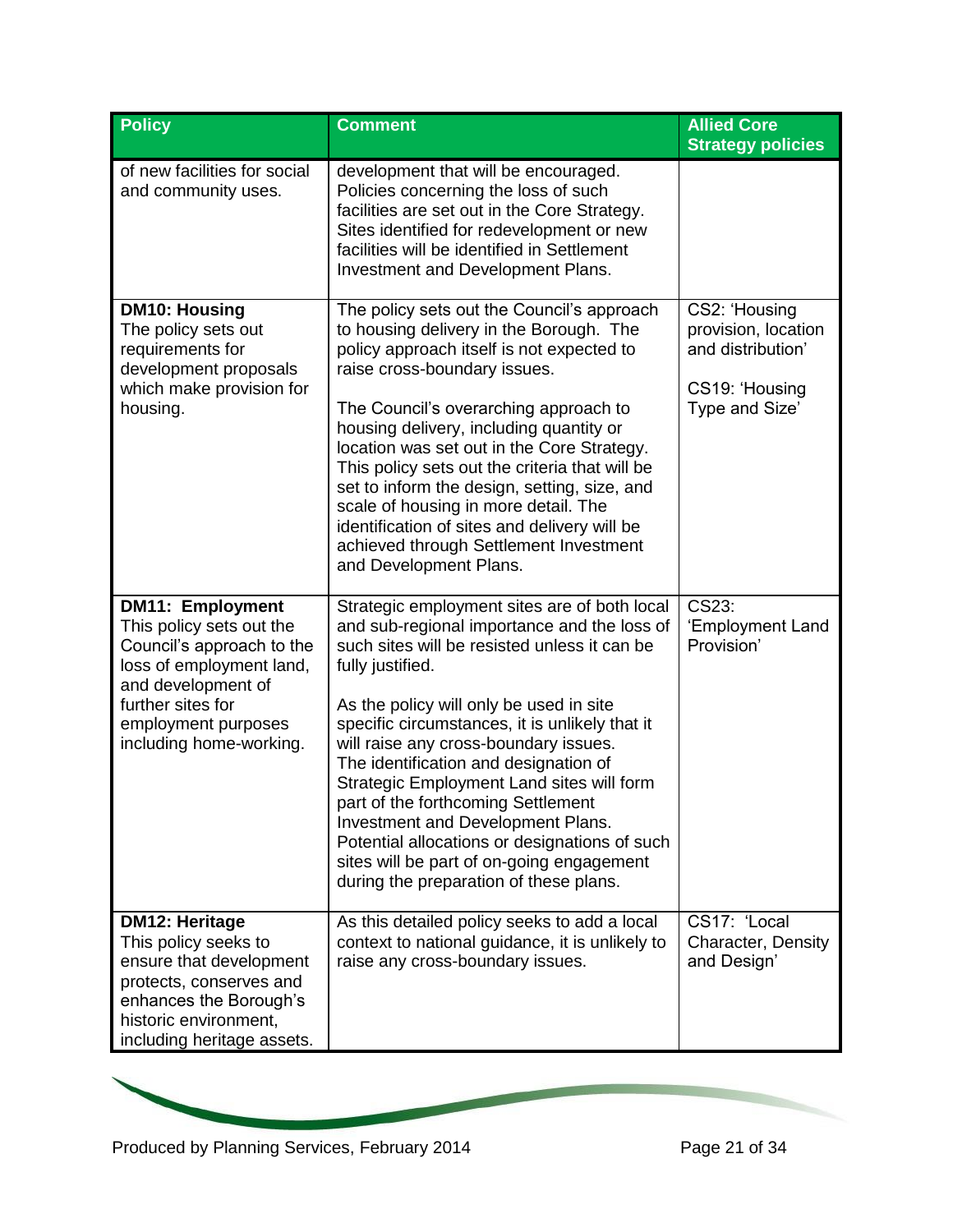| <b>Policy</b>                                                                                                                | <b>Comment</b>                                                                                                                                                                                                                                                                            | <b>Allied Core</b><br><b>Strategy policies</b>                                         |
|------------------------------------------------------------------------------------------------------------------------------|-------------------------------------------------------------------------------------------------------------------------------------------------------------------------------------------------------------------------------------------------------------------------------------------|----------------------------------------------------------------------------------------|
|                                                                                                                              |                                                                                                                                                                                                                                                                                           |                                                                                        |
| <b>DM13: Riverside</b><br>development and uses<br>The policy sets out the<br>Council's approach to<br>riverside development. | Similarly to DM7, this policy does not allow<br>inappropriate developments which will harm<br>the water environment. The impacts of<br>developments on areas of nature<br>conservation must be fully considered.                                                                          | CS26: 'Flooding'<br>CS12: 'The River<br><b>Thames Corridor</b><br>and its tributaries' |
|                                                                                                                              | It is not considered that this policy has, or is<br>likely to give rise to, any cross-boundary<br>issues.                                                                                                                                                                                 | CS13: 'Thames<br><b>Basin Heaths</b><br><b>Special Protection</b><br>Area'             |
|                                                                                                                              | Flooding per se is a cross-boundary issue.<br>The river networks do not respect<br>administrative boundaries, and there is the<br>potential for development in another local<br>authority area to have implications for<br>existing development within another Local<br>Authority's area. |                                                                                        |
|                                                                                                                              | In conjunction with Core Strategy policy<br>CS26 which sets out the Council's<br>approach to flooding and flood risk, the<br>sequential approach and exceptions tests<br>will be used to mitigate any cross boundary<br>impacts.                                                          |                                                                                        |
| DM14: Evening<br>Economy<br>The policy sets out the<br>Council's approach to                                                 | The policy sets criteria for the<br>establishment of new fast food takeaways,<br>restaurants and bars throughout Elmbridge.                                                                                                                                                               | CS18: 'Town<br>Centre Uses'                                                            |
| development of new late-<br>night facilities including<br>restaurants and bars.                                              | Due to the scale of the proposals involved it<br>is not considered that this policy will raise<br>any cross-boundary impacts.                                                                                                                                                             |                                                                                        |
| <b>DM15: Advertisements,</b><br><b>Shopfronts and Signage</b><br>The policy sets out the<br>Council's approach to            | It is not considered that this policy has, or is<br>likely to give rise to any cross boundary<br>issues.                                                                                                                                                                                  | CS17: 'Local<br>Character, Density<br>and Design'                                      |
| applications for new<br>signage and<br>advertisements.                                                                       | The criteria are largely based on securing<br>acceptable design, optimal siting and<br>minimising disturbance arising from<br>signage, lighting and other advertisements<br>throughout the Borough.                                                                                       | CS18: 'Town<br>Centre Uses'                                                            |
| <b>DM16:</b>                                                                                                                 | As this detailed policy seeks to add a local                                                                                                                                                                                                                                              | CS25: 'Travel and                                                                      |

Produced by Planning Services, February 2014 Page 22 of 34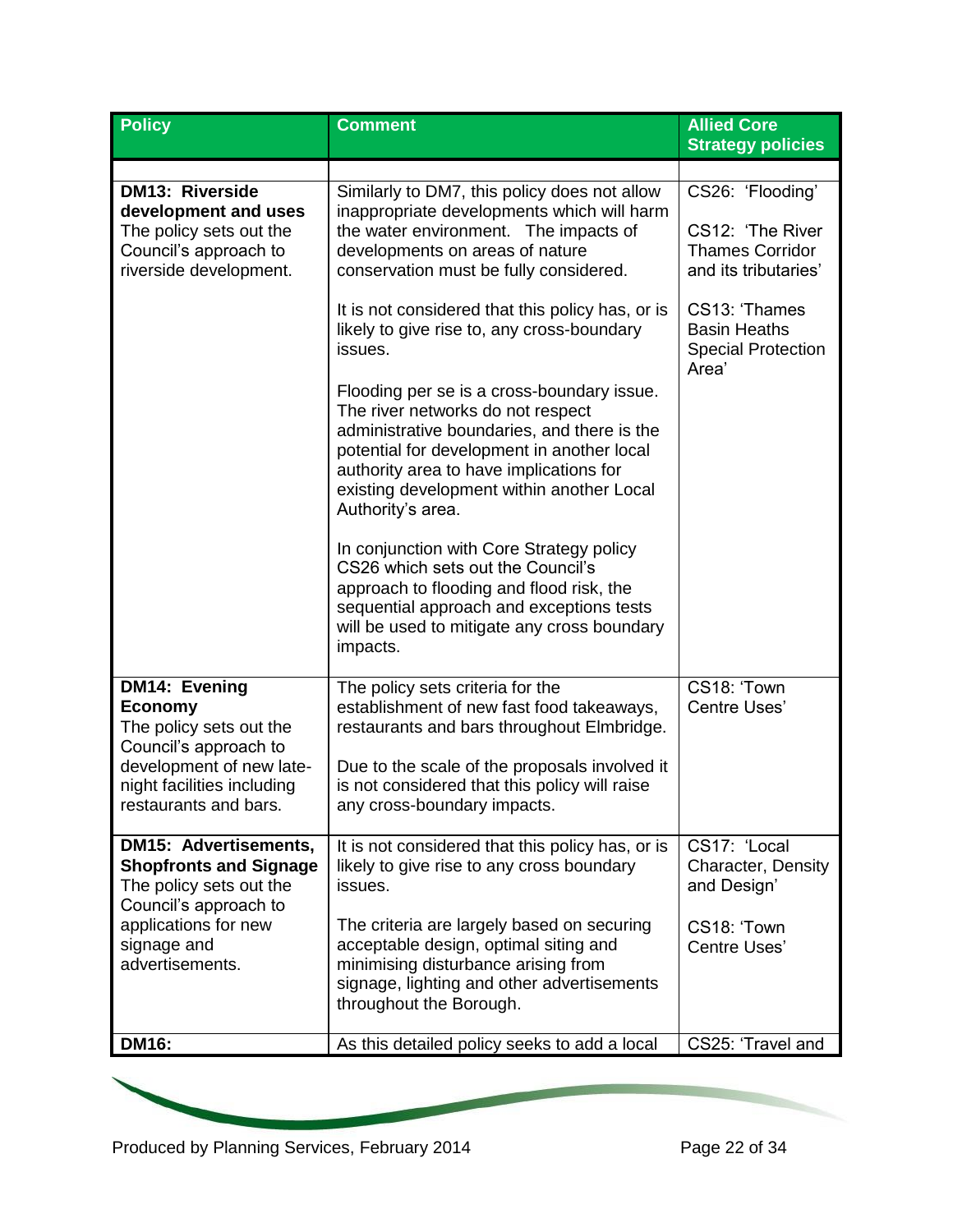| <b>Policy</b>                                                                                                                                                                                                         | <b>Comment</b>                                                                                                                                                                                                                                                                                                                                                                                                                                                                                                                                    | <b>Allied Core</b><br><b>Strategy policies</b>                                           |
|-----------------------------------------------------------------------------------------------------------------------------------------------------------------------------------------------------------------------|---------------------------------------------------------------------------------------------------------------------------------------------------------------------------------------------------------------------------------------------------------------------------------------------------------------------------------------------------------------------------------------------------------------------------------------------------------------------------------------------------------------------------------------------------|------------------------------------------------------------------------------------------|
| <b>Telecommunications</b><br>The policy outlines<br>requirements for<br>development, involving<br>telecommunications<br>infrastructure.                                                                               | context to national guidance, it is not<br>considered that this policy has, or is likely to<br>give rise to any cross boundary issues.                                                                                                                                                                                                                                                                                                                                                                                                            | Accessibility'                                                                           |
| <b>DM17: Green Belt</b><br>(Development of New<br><b>Buildings)</b><br>The policy sets out the<br>Council's approach to<br>development of new<br>buildings within the<br>designated Green Belt.                       | There are not considered to be any cross-<br>boundary issues resulting from this policy.<br>The policy sets out how and where the<br>Council may consider approving limited<br>development within areas of Green Belt<br>land which falls entirely within Elmbridge<br>council's area of jurisdiction and in<br>accordance with the NPPF.<br>Furthermore, the Council is not planning to<br>review or amend the present Green Belt<br>boundaries.                                                                                                 | CS1: 'Spatial<br>Strategy'<br>CS14: 'Green<br>Infrastructure'<br>CS15:<br>'Biodiversity' |
| <b>DM18: Green Belt</b><br>(Development of<br>existing buildings)<br>The policy sets out the<br>Council's approach to<br>development of existing<br>buildings within the Green<br>Belt.                               | The policy sets out how and where the<br>Council may consider approving proposals<br>to extend existing property or replace<br>buildings in the same use class which are<br>not materially larger.<br>This policy only applies to areas of Green<br>Belt land which fall entirely within Elmbridge<br>council's area of jurisdiction. It is not<br>considered that there will be any cross-<br>boundary issues resulting from this policy<br>Furthermore, the Council is not planning to<br>review or amend the present Green Belt<br>boundaries. | CS1: 'Spatial<br>Strategy'<br>CS14: 'Green<br>Infrastructure'<br>CS15:<br>'Biodiversity' |
| <b>DM19: Horse-related</b><br>uses and development<br>This policy outlines the<br>Council's requirements for<br>acceptable forms of<br>equestrian development<br>in terms of size, impact on<br>green belt, location, | Due to the size and nature of equestrian<br>facilities, it is not considered that this policy<br>has, or is likely to give rise to, any cross-<br>boundary issues.                                                                                                                                                                                                                                                                                                                                                                                | CS14: 'Green<br>Infrastructure'<br>CS15:<br>'Biodiversity'                               |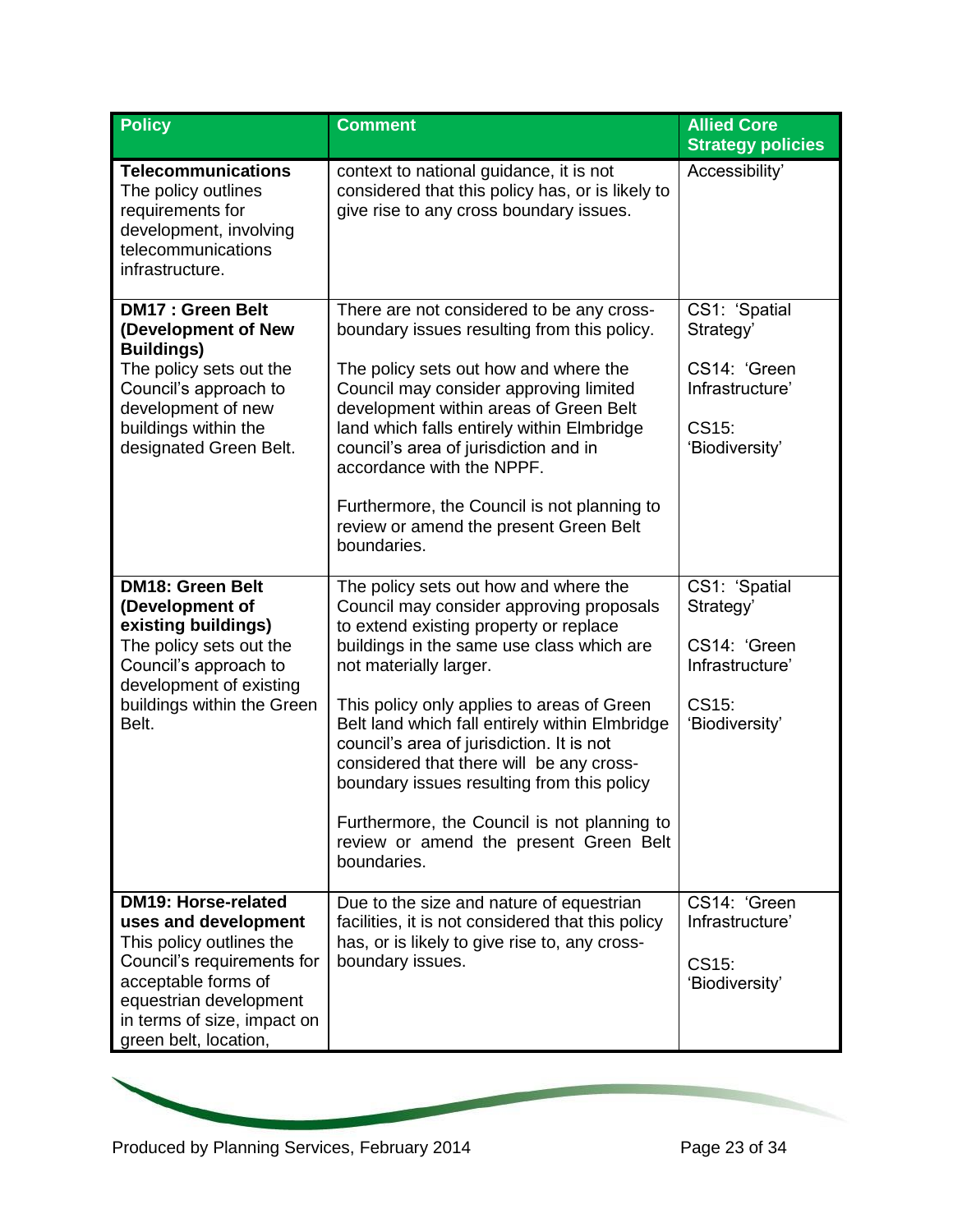| <b>Policy</b>                                                                                                                                                                                           | <b>Comment</b>                                                                                                                                                                                                                                                                                                                                                                                                  | <b>Allied Core</b><br><b>Strategy policies</b>             |
|---------------------------------------------------------------------------------------------------------------------------------------------------------------------------------------------------------|-----------------------------------------------------------------------------------------------------------------------------------------------------------------------------------------------------------------------------------------------------------------------------------------------------------------------------------------------------------------------------------------------------------------|------------------------------------------------------------|
| amenity etc.                                                                                                                                                                                            |                                                                                                                                                                                                                                                                                                                                                                                                                 |                                                            |
| DM20: Open Space and<br><b>Views</b><br>This policy sets out the<br>Council's approach to<br>protecting open space<br>and strategic views.                                                              | Proposals which affect networks of green<br>infrastructure, wildlife habitats or corridors,<br>open spaces or views of landmarks could<br>have some cross-boundary impacts. It may<br>not be possible to identify any such effects<br>until planning applications are received, or<br>via new designations of open space or local<br>green space as part of the Settlement<br>Investment and Development Plans. | CS14: 'Green<br>Infrastructure'<br>CS15:<br>'Biodiversity' |
|                                                                                                                                                                                                         | Strategic views include those from outside<br>the Borough recognising the impact of<br>development in the Borough can have<br>across its boundary.                                                                                                                                                                                                                                                              |                                                            |
|                                                                                                                                                                                                         | The Council will continue to work with<br>neighbouring authorities to mitigate the<br>negative effect of such development<br>proposals and ensure appropriate sites<br>which provide cross boundary benefits are<br>identified and protected against<br>development.                                                                                                                                            |                                                            |
|                                                                                                                                                                                                         | In particular the Council will engage with<br>relevant authorities during the preparation<br>of ID Plans to ensure cross boundary<br>concerns are fully explored and address<br>possible adversarial impacts.                                                                                                                                                                                                   |                                                            |
| <b>DM21: Nature</b><br><b>Conservation and</b><br><b>Biodiversity</b><br>The policy seeks to<br>ensure that development<br>preserves, maintains and<br>where possible enhances<br>existing habitats and | All local authorities have a duty under the<br><b>Natural Environment and Rural</b><br>Communities Act 2006 to have regard to<br>the conservation of biodiversity when<br>exercising all their functions. The duty aims<br>to make biodiversity conservation an<br>integral part of policy and decision making.                                                                                                 | CS15:<br>'Biodiversity'                                    |
| biodiversity.                                                                                                                                                                                           | Proposals affecting the networks of green<br>infrastructure, wildlife habitats and corridors<br>may be cross-boundary in nature.<br>However, it may not be possible to identify<br>any such effects until planning applications,<br>including supporting documentation are<br>received.                                                                                                                         |                                                            |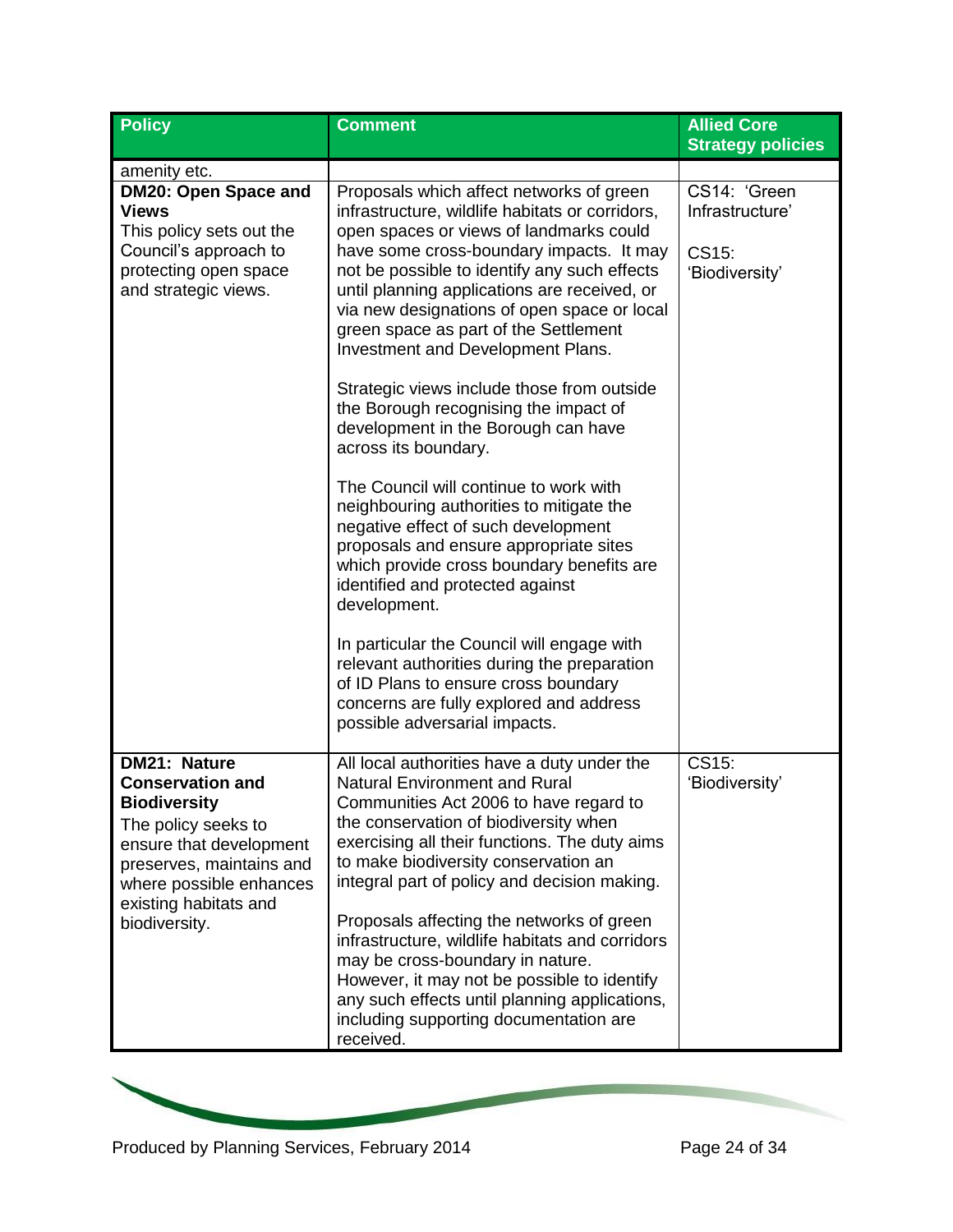| <b>Policy</b>                                                                                                                                                                                                      | <b>Comment</b>                                                                                                                                                                                                                                                                                                                                 | <b>Allied Core</b><br><b>Strategy policies</b>                                                                                                                       |
|--------------------------------------------------------------------------------------------------------------------------------------------------------------------------------------------------------------------|------------------------------------------------------------------------------------------------------------------------------------------------------------------------------------------------------------------------------------------------------------------------------------------------------------------------------------------------|----------------------------------------------------------------------------------------------------------------------------------------------------------------------|
|                                                                                                                                                                                                                    | Where proposals are likely to have cross-<br>boundary effects, the Council will work<br>jointly with neighbouring authorities to<br>protect and enhance biodiversity in line with<br>current national guidance and the Surrey<br>Biodiversity Action Plan.<br>It is not considered that the policy itself<br>raises any cross boundary issues. |                                                                                                                                                                      |
| <b>DM22: Recreational</b><br>uses of waterways<br>The policy sets out the<br>Council's approach to<br>recreational use of the<br>Thames, its tributaries<br>and all other water areas<br>including the riverbanks. | This policy does not allow inappropriate<br>development which will harm the water<br>environment, and requires that the impacts<br>of developments on areas of nature<br>conservation are fully considered. It is not<br>considered that this policy has, or is likely to<br>give rise to, any cross-boundary issues.                          | CS26: 'Flooding'<br>CS12: 'The River<br><b>Thames Corridor</b><br>and its tributaries'<br>CS13: 'Thames<br><b>Basin Heaths</b><br><b>Special Protection</b><br>Area' |

**3.6** In short, the Development Management Plan is not expected to have any impact on the identified cross boundary and strategic issues. This is reflected in the responses to the Council's consultation and engagement activities. A summary of those duty to co-operate bodies who commented on the DMP during its preparation are identified below with a brief summary of the comments made in relation to co-operation. More detail on the comments made by these organisations and the Council's response can be found in the Consultation Statement.

| <b>Organisation</b>              | <b>Summary of Comments</b>                                                                                                                                                                                                                                                                                                                                     |
|----------------------------------|----------------------------------------------------------------------------------------------------------------------------------------------------------------------------------------------------------------------------------------------------------------------------------------------------------------------------------------------------------------|
| <b>Runnymede Borough Council</b> | Confirmation that Runnymede raises no issues<br>under Duty to Co-operate.                                                                                                                                                                                                                                                                                      |
|                                  | RBC considers that the Elmbridge Development<br>Management Plan has been positively prepared, is<br>clearly laid out with each policy well linked to the key<br>issue of sustainability. The document also<br>demonstrates the commitment of Elmbridge<br>Borough Council to engage with, and listen to the<br>views of the community in shaping the policies. |

# **Summaries of the responses received on Duty to Co-operate**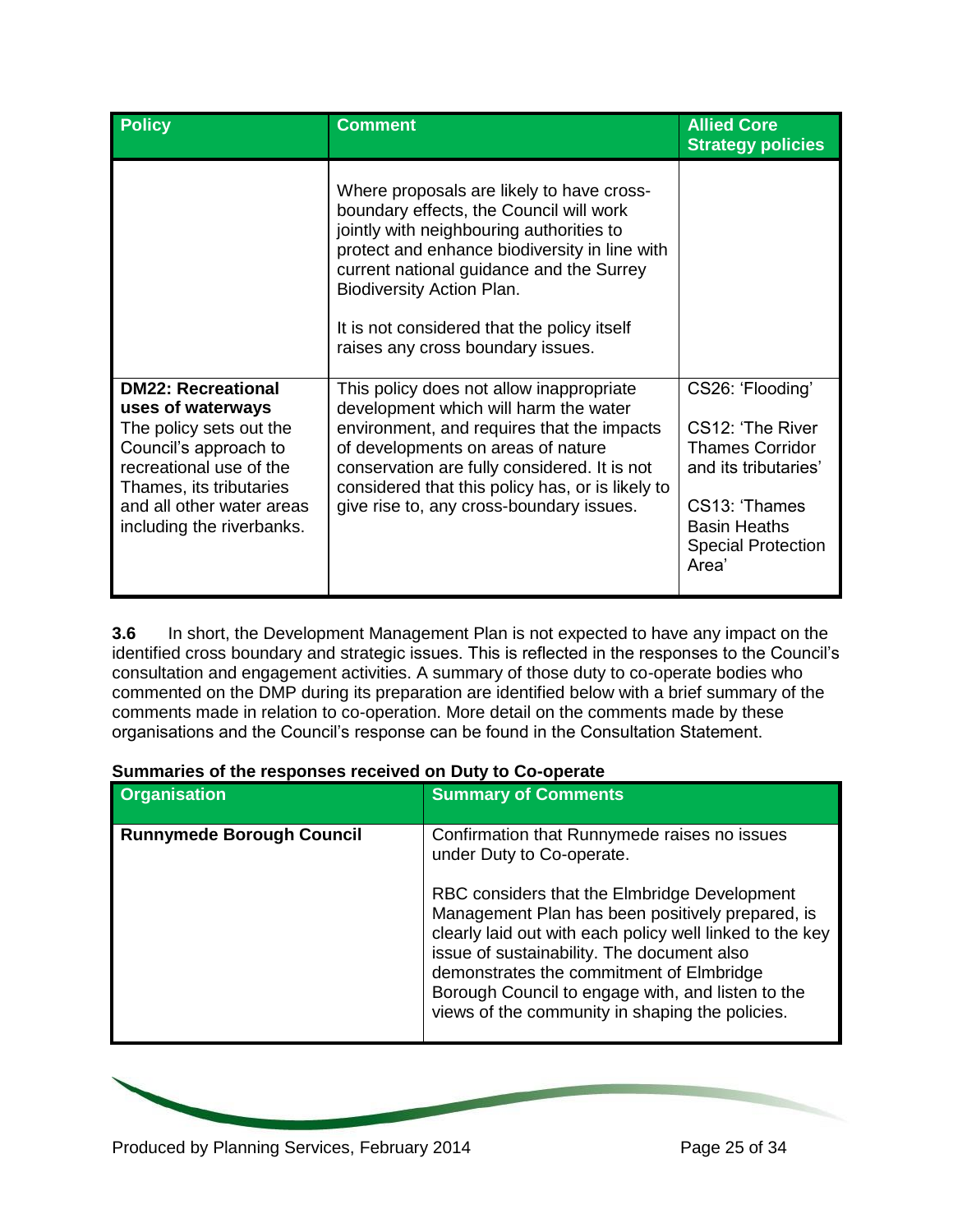| <b>Windsor and Maidenhead</b> | Identified Thames Basin Heaths SPA and flooding<br>as the key areas of cross boundary significance<br>between the Boroughs. Agreed that the necessary<br>co-operation on these issues is adequately<br>managed through the TBHSPA Joint Strategic<br>Partnership Board and the River Thames Scheme<br>Programme Board respectively. |
|-------------------------------|-------------------------------------------------------------------------------------------------------------------------------------------------------------------------------------------------------------------------------------------------------------------------------------------------------------------------------------|
| <b>English Heritage</b>       | Confirmation that English Heritage operates no land,<br>buildings or infrastructure within the borough and<br>raised no issues under Duty to Co-operate.                                                                                                                                                                            |
| <b>Natural England</b>        | General comment on the need to ensure that policy<br>across Borough boundaries is compatible for issues<br>such as Thames Basin Heaths.                                                                                                                                                                                             |
| <b>Surrey County Council</b>  | No issues identified under Duty to Co-operate.                                                                                                                                                                                                                                                                                      |
| <b>Environment Agency</b>     | In general, supportive of the approach of the<br>document and the range of polices included.                                                                                                                                                                                                                                        |

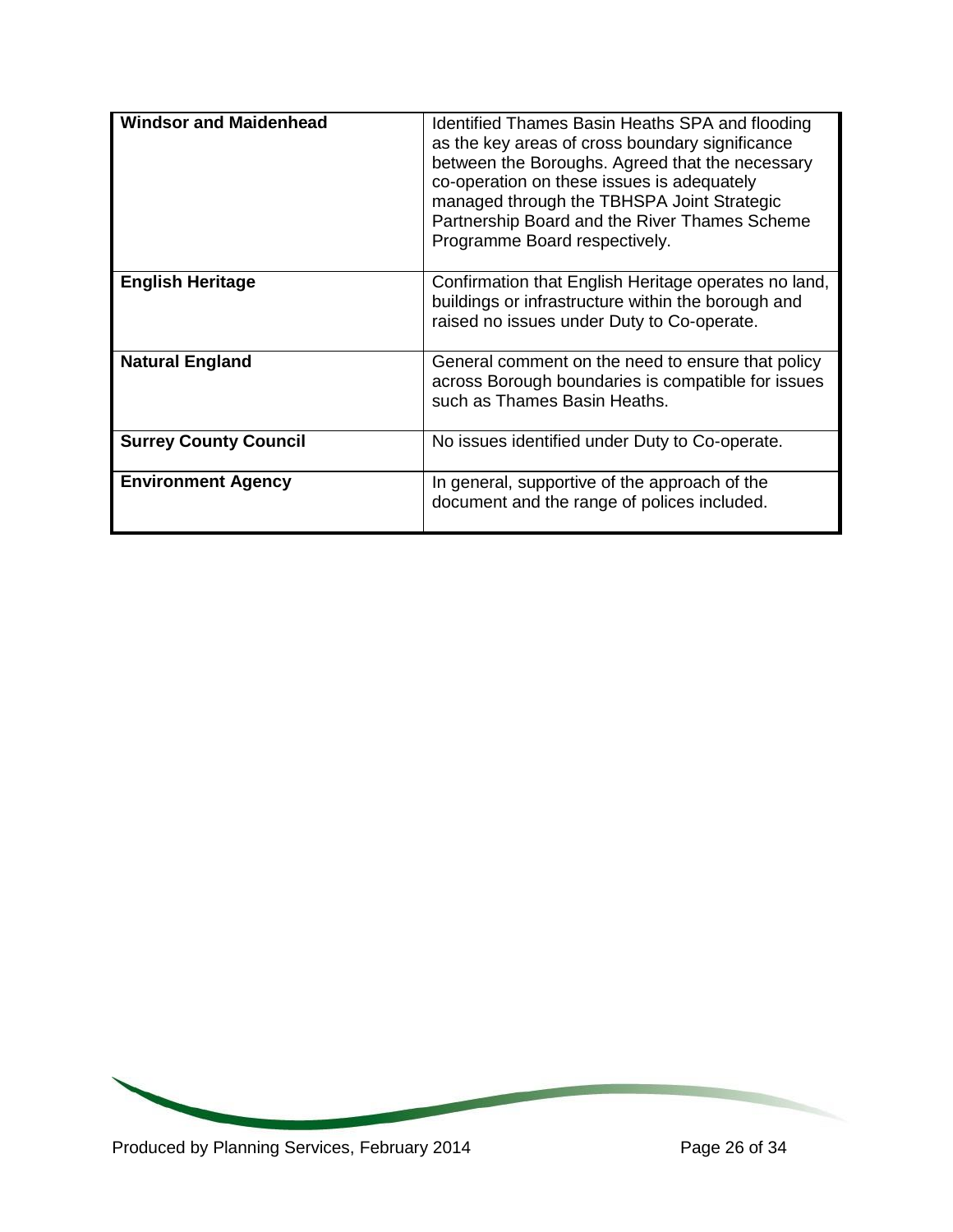# **4. On-going actions**

**4.1** Regulation 34 of the 2012 Town and Country Planning (Local Planning) (England) Regulations requires that Local Planning Authorities give details of the co-operation they have had and actions undertaken with local authorities and prescribed bodies in their Authority Monitoring Reports. This will help to demonstrate the element of ongoing co-operation which is required by the duty to co-operate.

**4.2** This Duty to Co-operate statement of compliance, together with the associated Consultation Statement, the Development Management Plan and other supporting documentation highlight a series of actions which the Council considers will need to be taken to satisfy the on-going element of the Duty to Co-operate. Notwithstanding the fact that there could be amendments to the legislation in future, for example, specific directive from the Government as to how the Duty should be satisfied or a greater role being allocated to County Councils in ensuring co-operation between authorities, within the context of the duty Elmbridge Borough Council considers it useful to set out the steps this Council will be taking in the future. These actions will form the basis of future reporting as required by Regulation 34.

**4.3** The terms of 'Functioning' and 'Functional' areas are also used by DCLG to describe the issues referred to below.

- An authority's 'functioning' area is the county in which it sits, for example Elmbridge's functioning area is Surrey, and its relationships with the neighbouring councils within that county, or its relationship with the county council. Elmbridge works very closely with other councils in Surrey, particularly those Councils with which boundaries are shared.
- A 'functional' area is where the sphere of influence crosses over the identified boundary into another county or planning region, but this 'functional' area is not formally defined. For example, the 'functional' area of London spreads far beyond its formal boundary to include much of England's South East, although its 'functioning' boundary is the area where the Greater London Authority has jurisdiction. This would also include situations where an authority's housing market spreads into another area, or for example where there is reliance on another area for services such as healthcare, both of which apply to Elmbridge.

| <b>Key action points</b>                               | <b>Reasoning</b>                                                                                                                                                                                                                                      | How to demonstrate this                                                                                                                                            |
|--------------------------------------------------------|-------------------------------------------------------------------------------------------------------------------------------------------------------------------------------------------------------------------------------------------------------|--------------------------------------------------------------------------------------------------------------------------------------------------------------------|
| 1. Define the Housing Market<br>Area and assess needs. | Elmbridge's 'functional' area<br>extends into London. Although<br>the relationships are long-<br>established with neighbouring<br>councils in other parts of<br>Surrey, relationships must be<br>now built and strengthened<br>with individual London | Report on meetings taken<br>place in AMR<br>Where meetings arrive at a<br>formal outcome (e.g. to fund<br>additional work etc.) this can<br>be acknowledged in AMR |
|                                                        | Borough councils as a result<br>of the abolition of regional                                                                                                                                                                                          | Create a separate internal<br>folder and store all                                                                                                                 |

Produced by Planning Services, February 2014 Produced by Page 27 of 34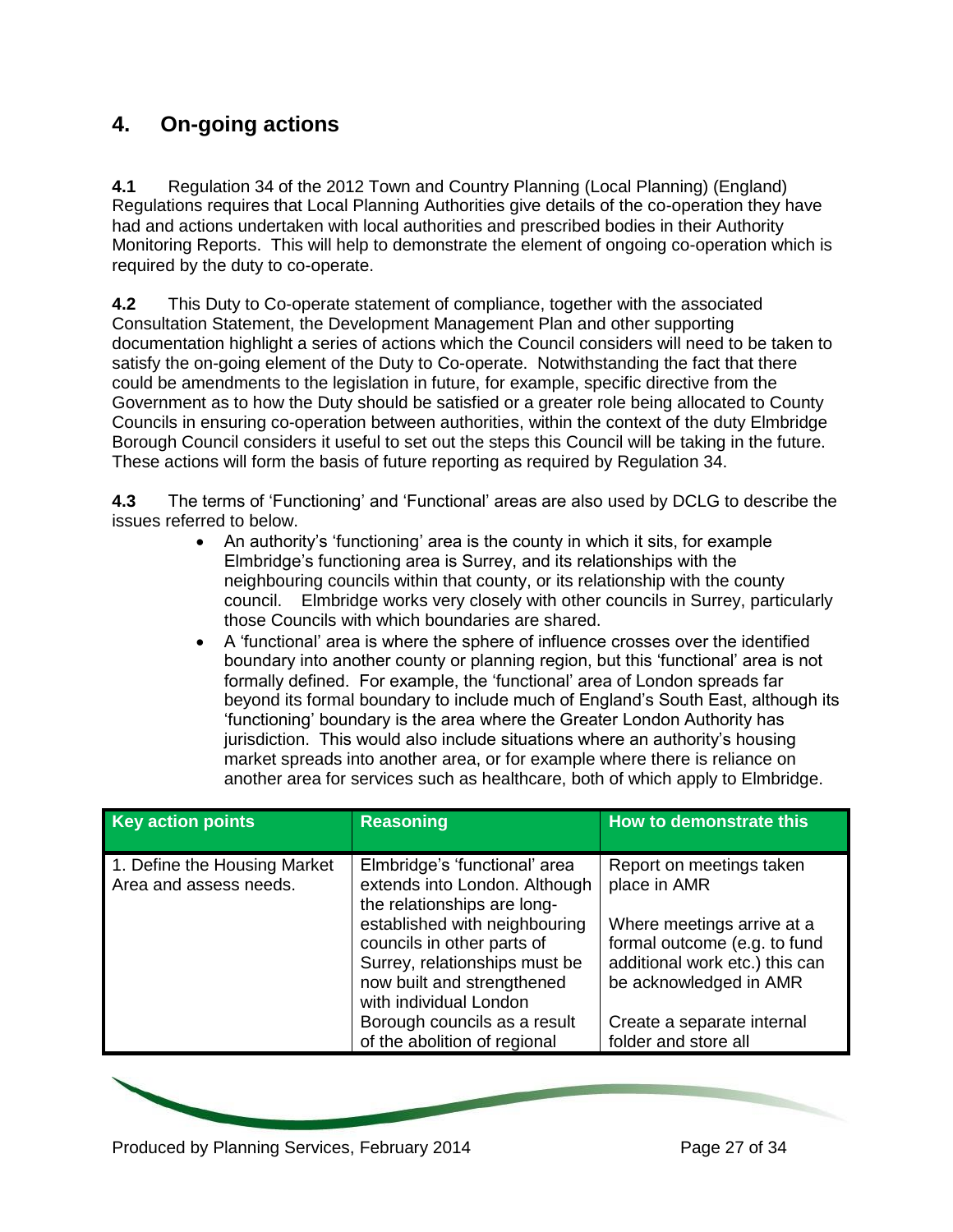|                                                                                                                                                           | planning outside Greater<br>London.                                                                                                                                                                                                                                                                                                                                                                                                                                                                                                                                                                              | communication in the event of<br>any future FOI requests to<br>substantiate work done.                                                                      |
|-----------------------------------------------------------------------------------------------------------------------------------------------------------|------------------------------------------------------------------------------------------------------------------------------------------------------------------------------------------------------------------------------------------------------------------------------------------------------------------------------------------------------------------------------------------------------------------------------------------------------------------------------------------------------------------------------------------------------------------------------------------------------------------|-------------------------------------------------------------------------------------------------------------------------------------------------------------|
| 2. Build and strengthen<br>relationships with individual<br>London borough councils and<br>the Mayor of London                                            | As above, this is because<br>London's councils operate<br>within a regional framework<br>including targets for housing<br>delivery and employment<br>floorspace set out by the<br>Mayor of London.<br>Under-delivery within one part<br>of the city can theoretically be<br>compensated for by 'over-<br>provision' elsewhere. But<br>such an approach does not<br>recognise localised demand,<br>which may spill into another<br>planning area or region.<br>Importantly, individuals and<br>companies do not recognise<br>these administrative<br>boundaries in the same way<br>that a local authority 'must'. | Provide dates and report on<br>meetings taken place with<br>individual councils<br>Involvement in GLA 'London<br>Fringe Forum' (not sure of<br>exact title) |
| 3. Continue responding to<br>planning consultations from<br>neighbouring council areas,<br>and attendance at various<br>Local Plan working groups<br>etc. | It will be equally important to<br>maintain the existing<br>relationships with<br>neighbouring Surrey<br>authorities.                                                                                                                                                                                                                                                                                                                                                                                                                                                                                            | No change from present<br>reporting.                                                                                                                        |

**4.4** As highlighted within the main body of the document, in practice satisfying the duty to co-operate for Elmbridge will involve trying to address the additional tensions faced by London Fringe boroughs as a result of the regional planning system in force within London and its abolition elsewhere. There are particular issues for authorities sharing their borders with London Boroughs which do not meet their allocated growth targets, as the demand for employment land and, particularly, for housing in those areas invariably spills outside the defined Greater London boundary.

**4.5** The Council fully recognises there is a need to develop and strengthen links with individual London boroughs as a high priority. Due to the abolition of regional planning outside London it is the responsibility of Boroughs to assume spatial planning at the local level so these links must be made. It is arguably of greater importance for fringe areas outside of London to initiate the connections than vice versa. If a London authority produces a plan which is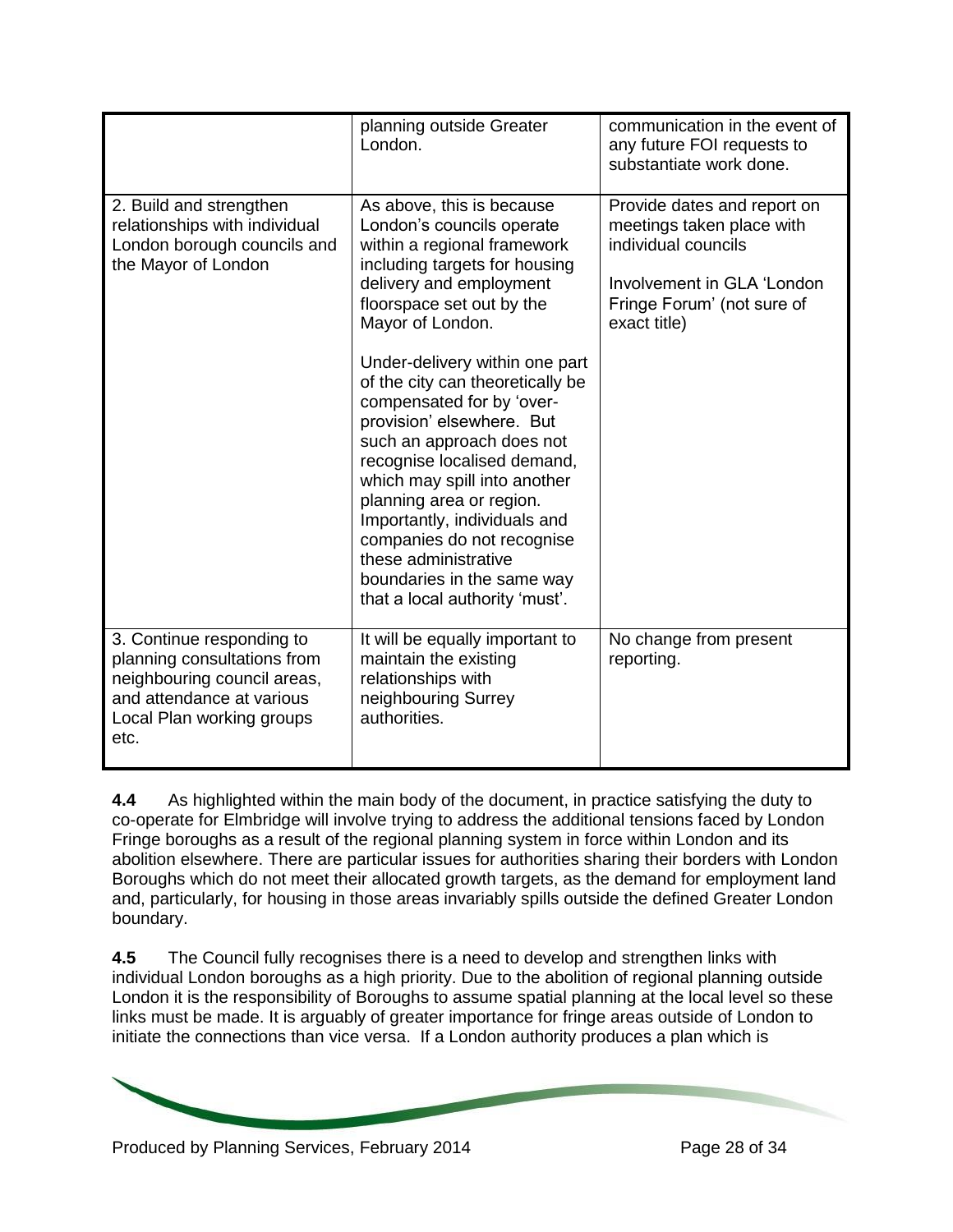consistent with the London Plan it is likely to be found sound at Examination in Public, irrespective of events in areas outside of London. Conversely, if a borough situated outside of London produces a plan the responsibility is firmly and squarely on the local authority to demonstrate conformity through its own evidence, activities and negotiations. However, it should be noted that the London Plan sets a minimum rather than a maximum target and, as such, London Boroughs will need to show why they should not deliver more housing to meet the needs of the Housing Market Area within which they sit.

**4.6** Whilst the key actions at present are to focus on the cross boundary impacts arising from the Borough's proximity to London, the Council will continue in its strong working relationships on the key strategic issues and cross boundary issues identified earlier and continue to work actively and positively with its neighbours in Surrey and the County Council.

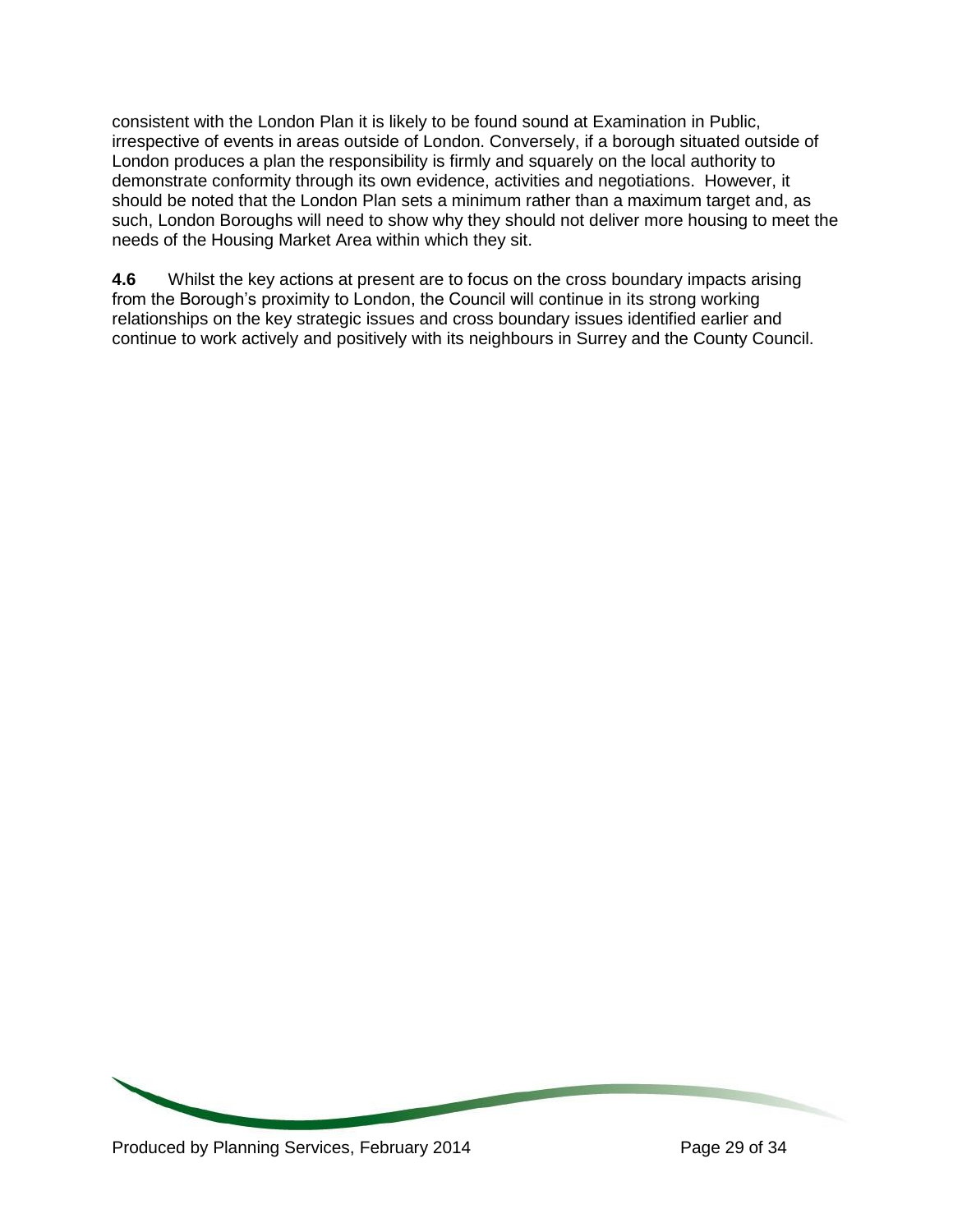# **5. Conclusion**

**5.1** The Development Management Plan builds on the policies sets out in either the Core Strategy or the National Planning Policy Framework, and does not set targets for development or outline either specific or broad locations for development. As such the plan and the policies it contains do not create, or exacerbate, any strategic or cross boundary issues identified during the development of the Core Strategy. The nature of the document and its lack of strategic or cross boundary implications is reflected in the limited correspondence received by the Council with regard to this particular plan.

**5.2** As outlined by both this Duty to Co-operate Statement and the Consultation Statement, all stakeholders have had several opportunities to shape the form and content of the Development Management Local Plan and no objections have been raised regarding a lack of co-operation from any of those bodies with which the Council is required to co-operate.

**5.3** Elmbridge Borough Council considers that it has demonstrated, and continues to demonstrate, a high level of co-operation with other authorities and public bodies during the preparation of its planning documents. Where necessary this has included entering into legal agreements to ensure the delivery of effective mitigation to cross boundary impacts but also includes the development of shared evidence bases or agreeing shared methodologies.

**5.4** Most importantly the Council has effective arrangements with neighbouring authorities and key strategic bodies (such as the Environment Agency and Natural England) to ensure that future strategic issues are identified and appropriate strategies and joint working agreed to effectively address these issues. The Council considers that it has fulfilled the requirements of the Duty to Co-operate as placed on the authority so far, and that the Council will continue to cooperate effectively to address strategic and cross boundary issues.

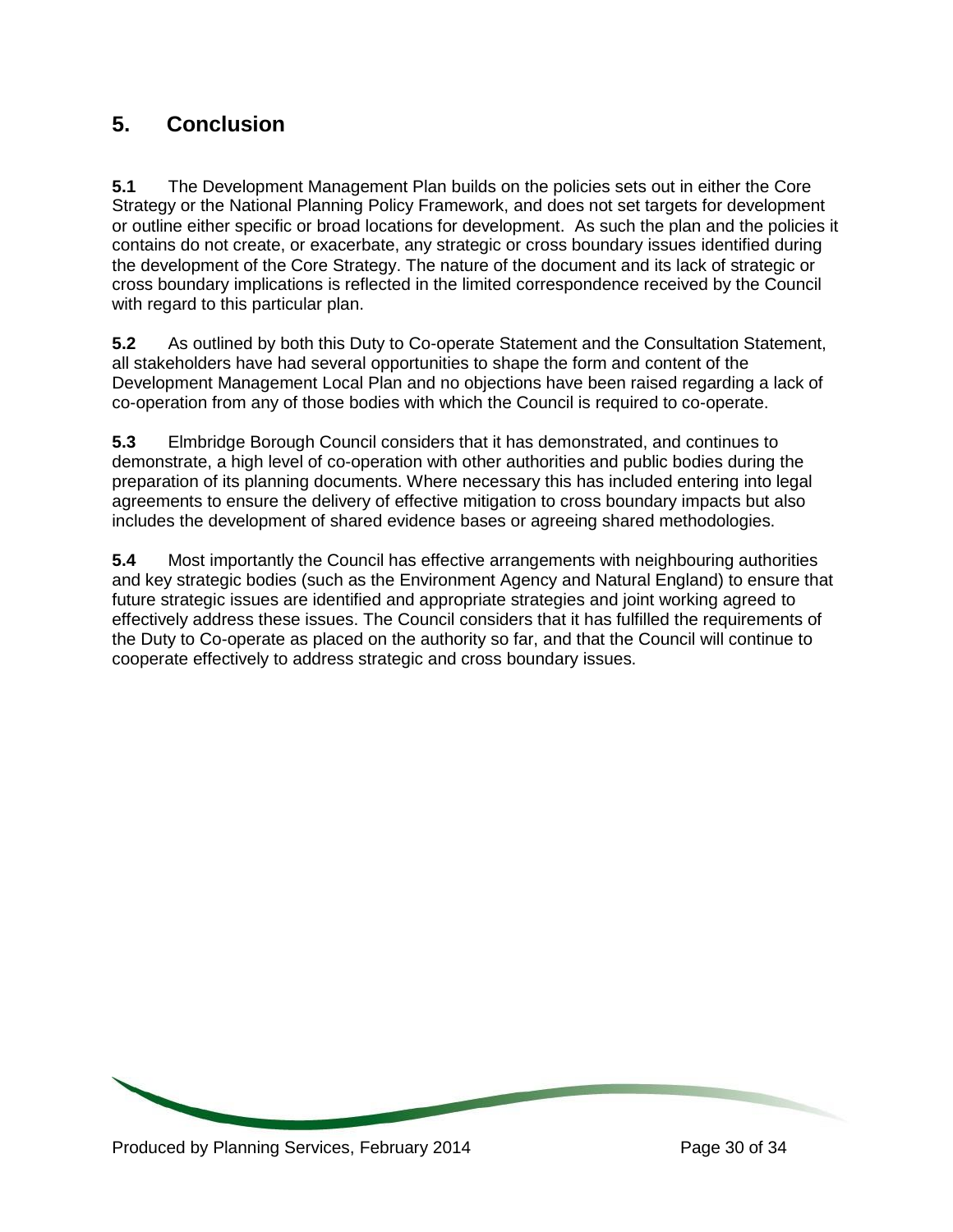# **Appendix A: Sample letter sent by Elmbridge Borough Council to neighbouring Planning Authorities under the Duty to Co-operate**

| contact:     | <b>Mark Behrendt</b>   |
|--------------|------------------------|
| direct line: | 01372 474829           |
| direct fax:  | 01372 474910           |
| e-mail:      | tplan@elmbridge.gov.uk |
| my ref:      | DTC/MB712              |
| date:        | 27 July 2012           |

Dear Sir/ Madam

## **Development Management and Settlement Investment and Development (ID) Plans**

The Council has begun preparing two documents for the new Elmbridge Local Plan. One document, the Settlement 'Investment and Development' (ID) Plans, allocates land for development and designates land for protection. The other document contains the detailed policies that planning applications can be assessed against, and which will eventually replace the saved policies contained within the existing Replacement Elmbridge Borough Local Plan (2000).

As part of our duty to co-operate we are writing to all key partners to enquire whether there are any issues the Council should consider as part of the preparation of these documents. In particular we would ask if you could let us know of any development you may be considering of land, buildings or infrastructure operated by your organisation within the Borough, or of policies or proposals elsewhere that you believe may have a particular impact on the delivery of development in Elmbridge.

Alternatively you may wish to participate in one of a series of workshops we have arranged to discuss how and where development and infrastructure investment could happen in each of the eight settlements that make up Elmbridge. These workshops are intended to give all stakeholders an opportunity to put forward ideas and opinions on future development, which will help to inform the preparation of these documents. The workshops will be attended by residents, local businesses, land owners and developers and will help us to:

• Identify sites that could have potential for new development (including residential, employment, leisure, retail and community uses, such as schools and health care);

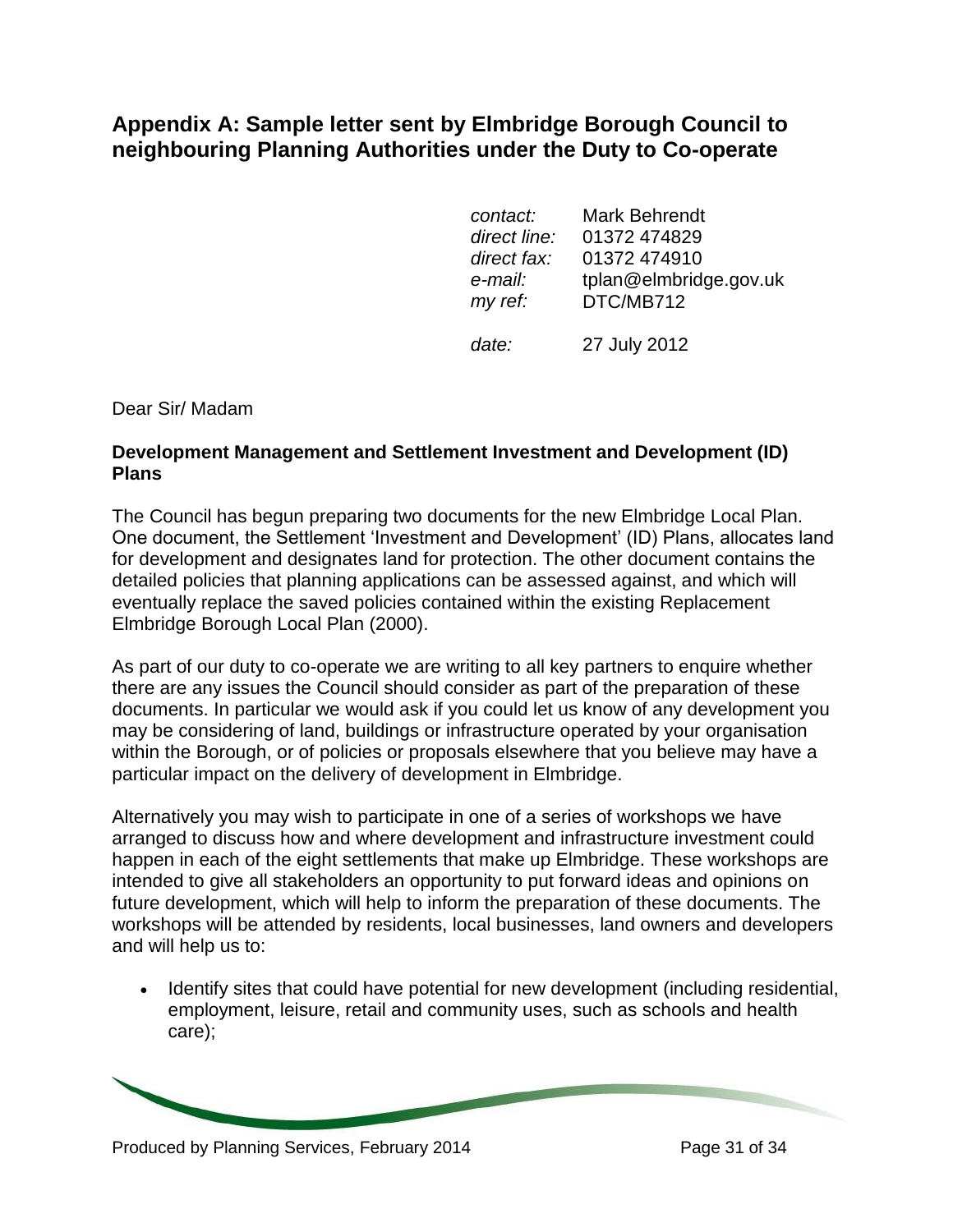- Consider how important sites in each settlement area in the Borough could be developed or whether they should be protected in their existing use;
- Highlight what improvements to infrastructure are a priority given the amount of development expected; and
- Identify appropriate approaches to managing development across the Borough.

The workshops will start at 7pm and should finish by 9pm at the latest and will take place at:

- Hersham: 7 August, Hersham Village Hall
- Molesey (West and East): 9 August at Mole Hall
- Cobham: 16 August at Cobham Centre, Oakdene Road
- **Esher: 22 August at King Georges Hall**
- Claygate: 29 August at Claygate Centre, Elm Road
- Walton on Thames: 4 September at the Walton Centre, Manor Road
- Weybridge: 6 September at the Weybridge Centre
- Thames Ditton: 10 September, Smee Room, St Nicholas Church Hall.

Following these workshops we will prepare draft documents which will be published for consultation in February and March of 2013 with submission to the Secretary of State for the Examination in Public expected to be in the summer of that year. We will write to you directly at both these stages to ensure you have the opportunity to be involved throughout the development of these documents.

If you would like to attend a workshop please contact Zoe Belton on 01372 474787 or email her at [zbelton@elmbridge.gov.uk](mailto:tplan@elmbridge.gov.uk)

Alternatively if you would like to raise any issues regarding either document, or inform us of any development proposals you may be considering within Elmbridge, please contact Mark Behrendt on 01372 474829 or [mbehrendt@elmbridge.gov.uk](mailto:mbehrendt@elmbridge.gov.uk)

Yours sincerely

Pidoa Mw

Richard Morris Head of Planning Services

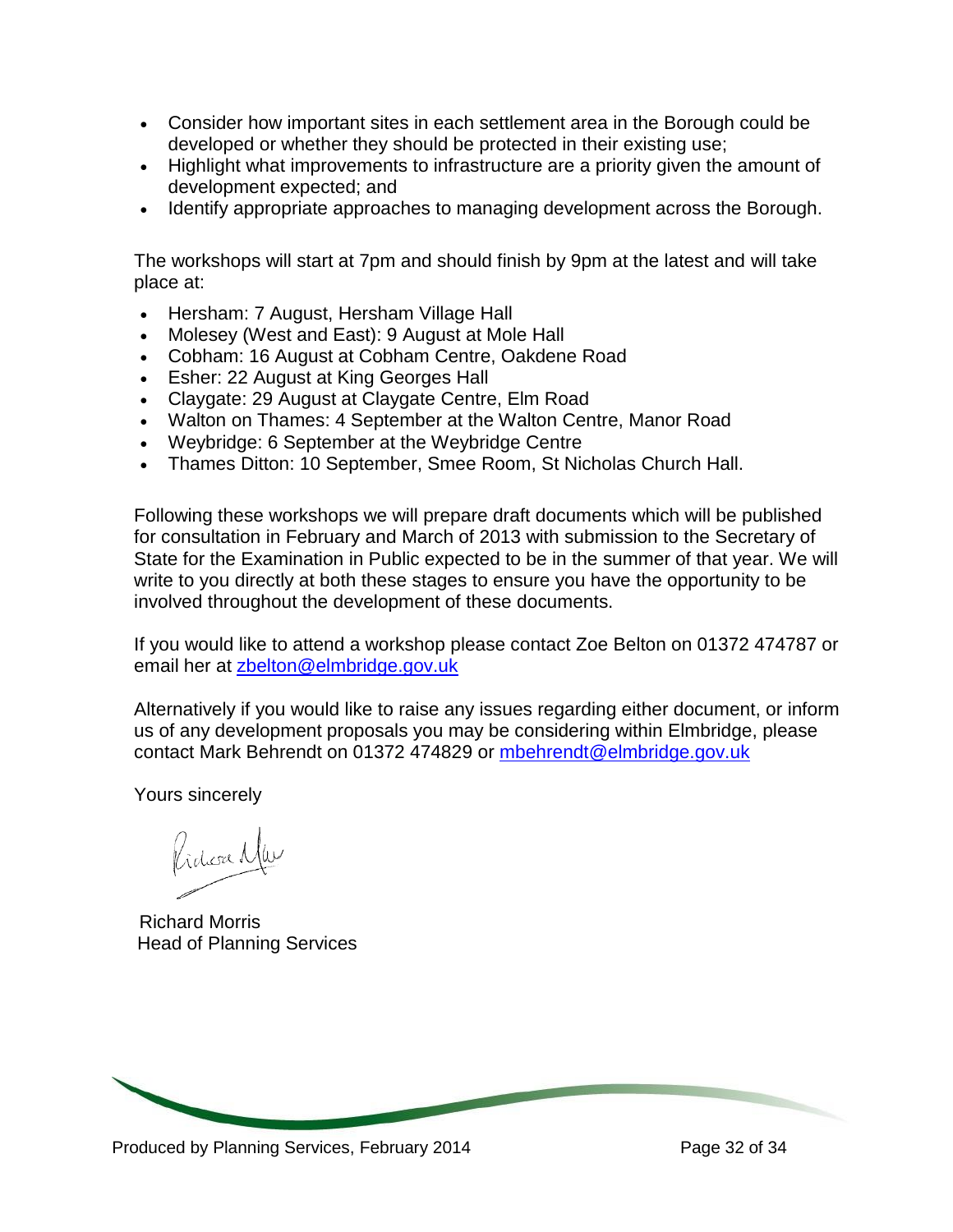# **Appendix B: Example of the follow-on letter sent to all DTC bodies (October 2013)**



**Civic Centre** High Street, Esher Surrey KT10 9SD Switchboard: 01372 474474 DX: 36302 Esher Website: www.elmbridge.gov.uk

Mr Richard Ford Runnymede Borough Council Civic Offices **Station Road** Addlestone Surrey KT152AH

contact: Planning Policy direct line: 01372 474787 direct fax: 01372 474910 e-mail: tplan@elmbridge.gov.uk my ref: DMIDs/2013 your ref: date: 16/10/2013

Dear Mr Ford

**Development Management Plan** 

The Council is now at an advanced stage in the preparation of the Development Management Plan. This contains the detailed policies that planning applications can be assessed against, and will eventually replace the saved policies contained within the existing Replacement Elmbridge Borough Local Plan (2000). We have written to you previously at earlier stages of the plan preparation to keep you informed and to invite your comments as consultees on the document.

As part of our duty to co-operate we are writing again to all key partners to enquire whether there are any other issues the Council should consider as part of the preparation of this document. In particular we would ask if you could let us know of any development you may be considering of land, buildings or infrastructure operated by your organisation within the Borough, or of policies or proposals elsewhere that you believe may have a particular impact on the delivery of development in Elmbridge.

The draft document was published for consultation in April 2013 and it is anticipated that it will be submitted to the Secretary of State early next year, with the Examination in Public expected to be in the summer of 2014. We will write to you directly at these stages to ensure you continue to have the opportunity to be involved throughout the development of the document.



Produced by Planning Services, February 2014 Produced by Page 33 of 34